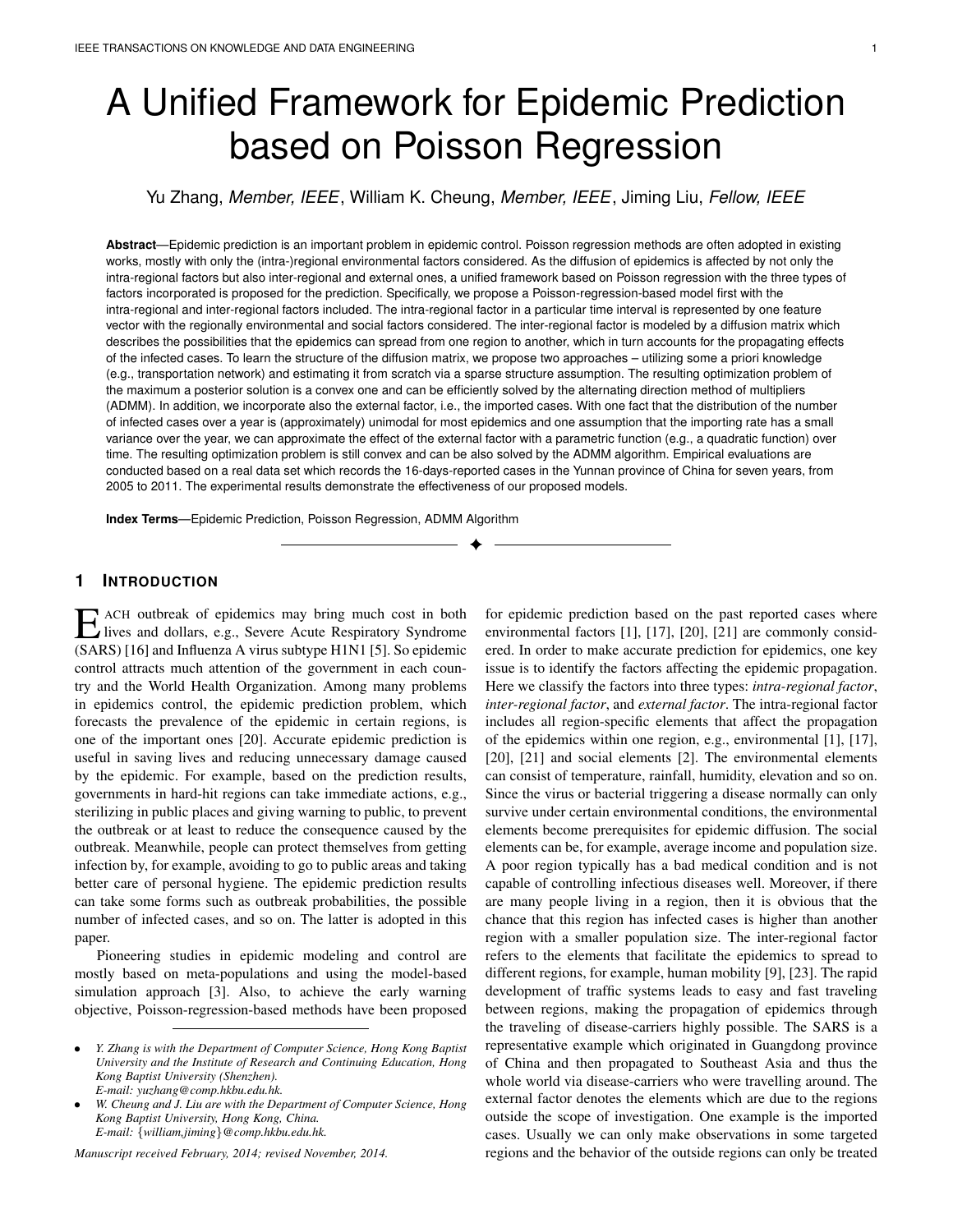as imported cases. Moreover, there are some studies to apply the biological epidemic models to understand the propagation of computer viruses, e.g., [24].

Existing works on epidemic prediction mainly focus on the investigation of the intra-regional factor. For example, Woodruff et al. [21], Teklehaimanot et al. [20], Abellana et al. [1], and Nkurunziza et al. [17], respectively, studied the effect of weather on the diffusion process of Ross River virus epidemics and malaria. Denoeud et al. [10] used Poisson regression [8] to predict the pneumonia and influenza mortality based on morbidity data. Achcar et al. [2] employed Poisson regression to investigate the effect of human development index and the size of inhabitants, population and the number of doctors, which corresponds to the environmental and social elements of the intra-regional factor, on the disease diffusion. Sharmin and Rayhan [18] used the negative binomial model, which is an extension of the Poisson regression model, to predict monthly infected cases for measles. Recently, the investigation on the effect of human mobility to epidemics spreading, which belongs to the inter-regional factor, has attracted much attention, e.g., [9], [23]. However, there is no work to investigate how to use the inter-regional factor for epidemic prediction.

To the best of our knowledge, there is also no work to investigate the combination of the intra-regional and inter-regional factors. In addition, the study of the effect of the external factor on the epidemic prediction is lacking in the literature. In this paper, we aim to fill this gap and study how to integrate the three factors within one framework based on the Poisson regression model for epidemic prediction. First we extend Poisson regression to combine the intra-regional and inter-regional factors. Specifically, the intra-regional factor is represented by a feature vector that encodes the environmental and social features. The inter-regional factor is modeled by a diffusion matrix, which describes the possibilities that the epidemics spread from one region to another, to determine the propagating effect of the infected cases at all regions. Then by summing up the effects of the intra-regional and inter-regional factors, we can define the parameters of the Poisson likelihood function corresponding to a region in a certain time interval. Since the structure of the diffusion matrix is mostly unknown, we can either utilize some a priori knowledge from other auxiliary networks (e.g., transportation network) or estimate it from scratch by assuming that the diffusion network is sparse. The optimization problem of the resulting model is found to be convex. In order to deal with the high-dimensional model parameters and also the constraints for the model parameters, we adopt the alternating direction method of multipliers (ADMM) [6].

Other than considering only the intra-regional and interregional factors, we add also the external factor by utilizing one fact that the distribution of the number of infected cases in different time intervals over a year is (approximately) unimodal for most epidemics. Based on this fact and one additional assumption that the importing rate has small variance over a year, we can approximate the effect of the external factor with a parametric function (e.g., a quadratic function) over time. The resulting optimization problem is still convex and hence the ADMM algorithm can be applied. The experiments are conducted on one malaria dataset which records the 16-days-reported number of infected cases in 62 counties of the Yunnan province in China. Experimental results on the epidemic prediction demonstrate the effectiveness of our proposed models.

The remainder of this paper is organized as follows. In Section

2, we give an overview on Poisson regression. The first model that combines the intra-regional and inter-regional factors is presented in Section 3 which will set the stage for the introduction of our second model that considers all the three factors in Section 4. In Section 5, we report the experimental results and Section 6 concludes the paper.

### **2 POISSON REGRESSION WITH ADMM**

Poisson regression and its extension (e.g., negative binomial regression) are natural choices for epidemic prediction, e.g., [2], [10], [18], since the number of infected cases is essentially an integer. In this section, we review the basic Poisson regression model. Moreover, we will discuss how to utilize the ADMM to solve the resulting optimization problem.

Suppose we are given a training dataset consisting of  $n$  pairs of data point  $\{(\mathbf{x}_i, y_i)\}_{i=1}^n$  where the *i*th data point  $\mathbf{x}_i \in \mathbb{R}^{\hat{d}}$  lies in a *d*-dimensional real space and its label  $y_i \in \mathbb{Z}$  is a nonnegative integer.

Since the outputs here are integer values, it is very natural to use the Poisson distribution as the likelihood function:

$$
y_i|\mathbf{x}_i \sim \mathcal{P}(\mu_i)
$$
  

$$
\ln \mu_i = \mathbf{\alpha}^T \mathbf{x}_i,
$$

where k! is the factorial of an integer k, and  $\mathcal{P}(\mu)$  denotes a Poisson distribution with its probability density function formulated as  $p(x) = \mu^x \exp\{-\mu\}/x!$ . In order to penalize the complexity of  $\alpha$ , we add a normal prior on it as

$$
\alpha \sim \mathcal{N}(0, \frac{1}{\lambda} I),
$$

where  $\mathcal{N}(\mathbf{m}, \Sigma)$  denotes a multivariate (or univariate) normal distribution with mean as **m** and covariance matrix (or variance) as  $\Sigma$ , 0 denotes a zero vector or matrix with appropriate size, and I denotes an identity matrix with the size depending on the context. Moreover, we suppose there is some constraint for the model parameters  $\alpha$ , i.e.,  $\alpha \in \mathcal{C}$  where  $\mathcal C$  denotes a constraint set.

The maximum a posterior (MAP) solution seeks to solve the following optimization problem as

$$
\min_{\mathbf{\alpha} \in \mathcal{C}} \qquad \sum_{i=1}^{n} \left( \exp\{\mathbf{\alpha}^{T} \mathbf{x}_{i}\} - y_{i} \mathbf{\alpha}^{T} \mathbf{x}_{i} \right) + \frac{\lambda}{2} ||\mathbf{\alpha}||_{2}^{2}, \quad (1)
$$

where  $\|\cdot\|_2$  denotes the 2-norm of a vector. The Newton-Raphson method, which is frequently used to solve the objective function of the Poisson regression model, has the scalability problem with respect to the high-dimensional data since it needs to compute the inverse of the Hessian matrix and cannot handle the constraints imposed on the model parameters. To deal with the high-dimensional data and also the constraints, we adopt the ADMM algorithm to solve problem (1). By utilizing ADMM, the model parameters can be decoupled from the constraints by creating new variables as their copies and the resulting unconstrained problem can enable the use of the conventional first-order gradient method such as the conjugate gradient method. Specifically, we introduce a new variable  $\beta$  as a copy of the model parameter  $\alpha$  as reflected in constraints that  $\alpha = \beta$  and  $\beta \in \mathcal{C}$ . The reformulated objective function is defined as

$$
\min_{\mathbf{\alpha}, \mathbf{\beta}} \qquad \sum_{i=1}^{n} \left( \exp\{\mathbf{\alpha}^{T} \mathbf{x}_{i}\} - y_{i} \mathbf{\alpha}^{T} \mathbf{x}_{i} \right) + \frac{\lambda}{2} ||\mathbf{\alpha}||_{2}^{2},
$$
\n
$$
\text{s.t.} \qquad \mathbf{\alpha} = \mathbf{\beta}, \ \mathbf{\beta} \in \mathcal{C}.
$$
\n
$$
(2)
$$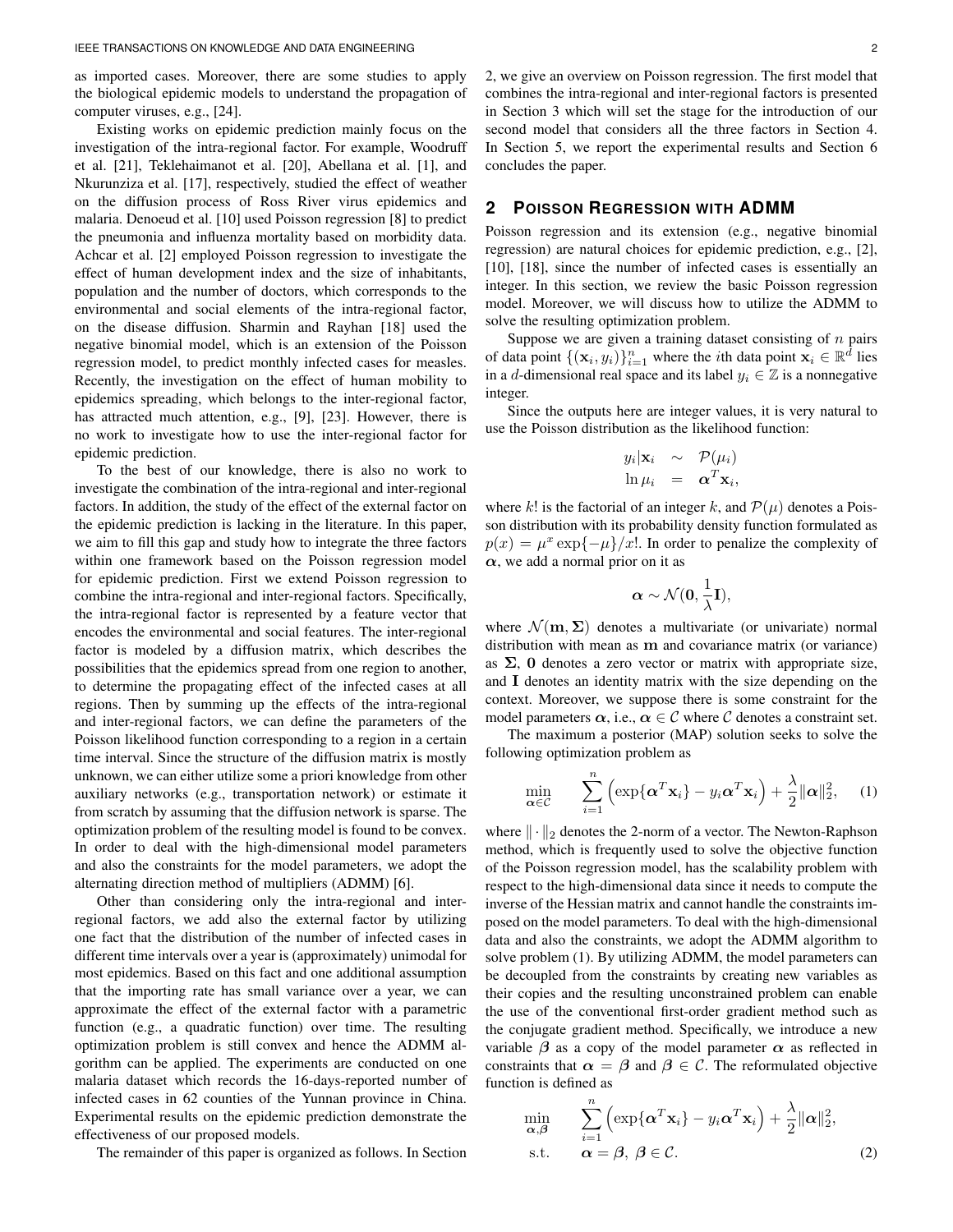We define the augmented Lagrangian as

$$
L_{\rho}(\boldsymbol{\alpha}, \boldsymbol{\beta}, \boldsymbol{\theta}) = \sum_{i=1}^{n} \left( \exp\{\boldsymbol{\alpha}^{T}\mathbf{x}_{i}\} - y_{i}\boldsymbol{\alpha}^{T}\mathbf{x}_{i}\right) + \frac{\lambda}{2} ||\boldsymbol{\alpha}||_{2}^{2} + \boldsymbol{\theta}^{T}(\boldsymbol{\alpha} - \boldsymbol{\beta}) + \frac{\rho}{2} ||\boldsymbol{\alpha} - \boldsymbol{\beta}||_{2}^{2},
$$

where  $\theta$  acts as Lagrange multipliers and  $\rho$  is a penalty parameter. Based on the above notations, the ADMM algorithm is described in Algorithm 1. According to [12], its convergence rate is at least  $O(1/k)$  with k as the number of iterations. Moreover, the use of the ADMM algorithm can enable the development of distributed algorithms as hinted in step 6 of Algorithm 1, which however goes beyond the focus of this paper and will be investigated in our future study.

Algorithm 1 The ADMM Algorithm for Problem (2) 1: Set  $\rho$  to be 10; 2: Initialize  $\theta^{(0)}$  and  $\beta^{(0)}$ ; 3:  $l := 0$ ; 4: while not converged do 5:  $\boldsymbol{\alpha}^{(l+1)} := \argmin_{\boldsymbol{\alpha}} L_{\rho}(\boldsymbol{\alpha}, \boldsymbol{\beta}^{(l)}, \boldsymbol{\theta}^{(l)});$ 6:  $\beta^{(l+1)} := \arg \min_{\boldsymbol{\beta} \in \mathcal{C}} L_{\rho}(\boldsymbol{\alpha}^{(l+1)}, \boldsymbol{\beta}, \boldsymbol{\theta}^{(l)});$ 7:  $\bm{\theta}^{(l+1)} := \bm{\theta}^{(l)} + \rho(\bm{\alpha}^{(l+1)} - \bm{\beta}^{(l+1)});$ 8:  $l := l + 1;$ 9: end while

We need to solve the steps 5 and 6 in the ADMM algorithm. For step 5, the optimization problem is formulated as

$$
\min_{\mathbf{\alpha}} h(\mathbf{\alpha}) = \sum_{i=1}^{n} \left( \exp\{\mathbf{\alpha}^{T} \mathbf{x}_{i}\} - y_{i} \mathbf{\alpha}^{T} \mathbf{x}_{i} \right) + \frac{\lambda}{2} ||\mathbf{\alpha}||_{2}^{2} + (\boldsymbol{\theta}^{(l)})^{T} \mathbf{\alpha} + \frac{\rho}{2} ||\mathbf{\alpha} - \boldsymbol{\beta}^{(l)}||_{2}^{2}.
$$

This is an unconstrained problem with no analytical solution due to the existent of the exponential function and we use some gradient method such as the conjugate gradient method to solve it. The gradient with respect to  $\alpha$  can be computed as

$$
\frac{\partial h(\boldsymbol{\alpha})}{\partial \boldsymbol{\alpha}} = \sum_{i=1}^{n} \left( \exp\{\boldsymbol{\alpha}^{T} \mathbf{x}_{i}\} - y_{i} \right) \mathbf{x}_{i} + \lambda \boldsymbol{\alpha} + \boldsymbol{\theta}^{(l)} + \rho(\boldsymbol{\alpha} - \boldsymbol{\beta}^{(l)}).
$$

Step 6 solves an optimization problem formulated as

$$
\min_{\boldsymbol{\beta}} \qquad \frac{\rho}{2} \|\boldsymbol{\beta} - \boldsymbol{\alpha}^{(l+1)}\|_2^2 - (\boldsymbol{\theta}^{(l)})^T \boldsymbol{\beta} \n\text{s.t.} \qquad \boldsymbol{\beta} \in \mathcal{C}.
$$

The objective function is a quadratic function with respect to  $\beta$ . If the constraint is convex with a simple structure, this problem will have an analytical solution. For example, if each element in  $\beta$  is only required to be nonnegative, the optimal  $\beta$  can be computed as

$$
\boldsymbol{\beta} = \max\left(0, \boldsymbol{\alpha}^{(l+1)} + \frac{1}{\rho}\boldsymbol{\theta}^{(l)}\right),\,
$$

where  $\max(\cdot, \cdot)$  computes the maximum of the two input arguments in the elementwise manner.

In existing works on epidemic prediction such as [2], [10], [18],  $x_i$  represents a feature vector encoding some intra-regional elements and  $y_i$  is the corresponding number of infected cases. In the following two sections, we will show how to extend the basic Poisson regression model to take the inter-regional and external factors into consideration.

# **3 COMBINING INTRA-REGIONAL AND INTER-REGIONAL FACTORS**

Suppose there are  $n$  regions with  $v_i$  denoting the *i*th region. Each year is divided into time intervals with fixed length (e.g., two weeks). Usually we focus on epidemic prediction year by year and hence without the loss of generality data are assumed to be sorted in years. Our observations, denoted by a set of  $y_{jk}^i$ , are the number of persons who got infected at  $v_j$  during the kth time interval of the ith year. Usually the observations are incomplete in one year and so the effective number of time intervals, i.e., those with observations, for the *i*th year denoted by  $l_i$  may be different in different years. Moreover, a vector  $\mathbf{x}_{jk}^i$  encodes the features to represent the intra-regional factor of  $v_j$  in the kth time interval of the ith year.

We use Poisson distribution to model the likelihood function for  $y^i_{jk}$  as

$$
y_{jk}^{i} \sim \mathcal{P}(\mu_{jk}^{i}) \tag{3}
$$

$$
\ln \mu_{jk}^i = \boldsymbol{\alpha}^T \mathbf{x}_{jk}^i + \sum_{s \in c_{jk}^i} w_{sj} \ln y_{s(k-1)}^i \tag{4}
$$

where  $c_{jk}^i = \{s | y_{s(k-1)}^i > 0\}$  denotes the set of regions with infection cases reported in the  $(k - 1)$ th interval of the *i*th year. According to Eq. (4),  $\ln \mu_{jk}^{i}$  consists of two parts: the linear function of the intra-regional factor parameterized by  $\alpha$  which is identical to the basic model introduced in the previous section and the contribution of the infected cases of all regions at the last time interval parameterized by  $w_{s_i}$ . Here the inter-region factor is described by the matrix W whose  $(s, j)$ th element is  $w_{si}$  and the interaction between  $v_i$  and  $v_j$  is reflected in  $w_{ij}$  and  $w_{ji}$ . Specifically, all regions form an epidemic network and  $w_{sj}$ represents the non-negative possibility of the disease propagating from  $v_s$  to  $v_i$ . In particular,  $w_{ij}$  can be non-zero and be viewed as an indicator for the unrecovered rate from the perspective of the widely used susceptible-infected-recovered (SIR) model [7] in epidemics. Here the matrix  $W$  can be viewed as a diffusion matrix which describes the diffusion possibility between each pair of the  $n$  regions. In Eq. (4), we make a first-order Markov assumption that the parameter  $\mu_{jk}^i$  at current time interval k depends on the number of infected cases  $y_{s(k-1)}^i$  of all regions at previous time interval  $k - 1$ . The generalization to high-order Markov assumption is not difficult and will be investigated in our future study.

By defining  $\ln 0 = 0$ ,<sup>1</sup> we can unify the two cases where  $y_{s(k-1)}^i$  is equal to zero or not and simplify the second term in the right-hand-side of Eq. (4) as

$$
\sum_{s \in c_{jk}^{i}} w_{sj} \ln y_{s(k-1)}^{i} = \sum_{s=1}^{n} w_{sj} \ln y_{s(k-1)}^{i}.
$$

To penalize the complexity of  $\alpha$ , we place a normal distribution as a prior on it as

$$
\alpha \sim \mathcal{N}(0, \frac{1}{\lambda_1} \mathbf{I}).
$$
 (5)

W contains  $n^2$  entries. If we directly learn a dense W, the model complexity may be high, leading to the overfitting problem, i.e., there may not be enough training data for accurate estimation of  $W$ . To control the complexity of  $W$ , two approaches are

<sup>1.</sup> This definition only works in the formulation of  $\ln \mu_{jk}^i$ .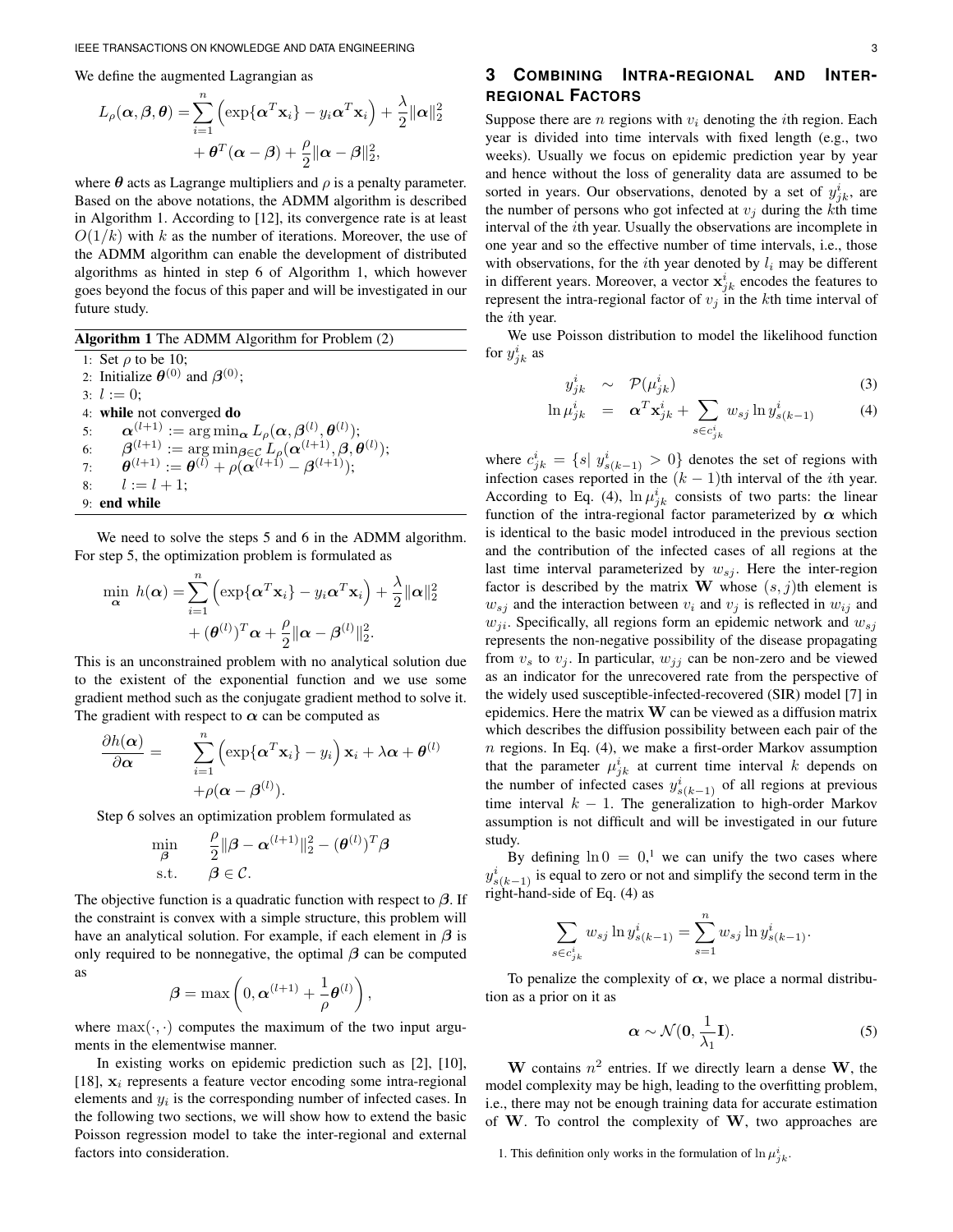proposed to learn the structure of  $W$ ; the first approach is to use some a priori information (e.g., transportation network) while the second one directly learns from data based on a sparsity assumption without using a priori information. We will discuss those two approaches respectively in the following two sections.

#### **3.1 Learning** W **based on A Priori Information**

Suppose from available resources like Google map, one can obtain some a priori information, e.g., transportation network  $A$  where the  $(i, j)$ th element of **A**, denoted by  $a_{ij}$ , equals 1 if two regions  $v_i$  and  $v_j$  are connected via some trafficway and 0 otherwise. Usually the transportation network is very sparse and for example the sparsity of the transportation network used in our experiments is about 90%. Then by assuming that the structure of  $W$  is similar to that of the transportation network, we can define the structure of W as

$$
w_{ij} = 0
$$
 if  $a_{ij} = 0$   

$$
w_{ij} \ge 0
$$
 if  $a_{ij} > 0$ 

We also assume that  $v_i$  is self-connected and hence  $a_{ii} = 1$  which makes  $w_{ii} \geq 0$  and indicates the existent of the self-infection within one region. Note that the structure of  $W$  is not identical to that of **A** since  $a_{ij} > 0$  can only imply  $w_{ij} \ge 0$  but not  $w_{ij} > 0$ . Due to the non-negativeness of  $\{w_{ij}\}\$ , we place a half-normal distribution on nonzero elements of W as

$$
w_{ij} \sim \mathcal{HN}(0, \frac{1}{\lambda_2}) \text{ if } a_{ij} > 0. \tag{6}
$$

The MAP solution leads to the following optimization problem:

$$
\min_{\mathbf{\alpha}, \mathbf{W} \in \mathcal{S}_{W}} \qquad \sum_{i=1}^{m} \sum_{j=1}^{n} \sum_{k=2}^{l_{i}} (\mu_{jk}^{i} - y_{jk}^{i} \ln \mu_{jk}^{i}) + \frac{\lambda_{1}}{2} ||\mathbf{\alpha}||_{2}^{2} + \frac{\lambda_{2}}{2} \sum_{a_{ij} > 0} w_{ij}^{2},
$$
\n(7)

where  $S_W = \{ \mathbf{W} | w_{ij} = 0 \text{ if } a_{ij} = 0; \text{otherwise } w_{ij} \ge 0 \}$  and  $\mu_{jk}^{i}$  is defined in Eq. (4).

It is easy to show that problem (7) is convex since  $\ln \mu_{jk}^i$  is a linear function of  $\alpha$  and W. Since there is one constraint for W and the number of parameters is not small, we use the ADMM algorithm to solve problem (7). By introducing a new variable U as a copy of  $W$ , we can reformulate problem  $(7)$  as

$$
\min_{\mathbf{\alpha}, \mathbf{W}, \mathbf{U}} \qquad \sum_{i=1}^{m} \sum_{j=1}^{n} \sum_{k=2}^{l_i} (\mu_{jk}^i - y_{jk}^i \ln \mu_{jk}^i) + \frac{\lambda_1}{2} ||\mathbf{\alpha}||_2^2
$$
\n
$$
+ \frac{\lambda_2}{2} \sum_{a_{ij} > 0} w_{ij}^2
$$
\n
$$
\text{s.t.} \qquad \mathbf{U} = \mathbf{W}, \mathbf{U} \in \mathcal{S}_W. \tag{8}
$$

Since there is no constraint placed on  $\alpha$ , we need not create a copy for it. In order to use the ADMM algorithm, we define the augmented Lagrangian as

$$
L_{\rho}(\boldsymbol{\alpha}, \mathbf{W}, \mathbf{U}, \boldsymbol{\Theta})
$$
  
= 
$$
\sum_{i=1}^{m} \sum_{j=1}^{n} \sum_{k=2}^{l_i} (\mu_{jk}^i - y_{jk}^i \ln \mu_{jk}^i) + \frac{\lambda_1}{2} ||\boldsymbol{\alpha}||_2^2 + \frac{\lambda_2}{2} \sum_{a_{ij} > 0} w_{ij}^2
$$
  
+ 
$$
\text{tr}(\boldsymbol{\Theta}^T(\mathbf{U} - \mathbf{W})) + \frac{\rho}{2} ||\mathbf{U} - \mathbf{W}||_F^2,
$$

where  $\text{tr}(\cdot)$  denotes the trace of a square matrix and  $\|\cdot\|_F$  denotes the Frobenius norm of a matrix. To use Algorithm 1, we optimize  $\alpha$  and W together as in step 4 and U in step 5. Specifically, we need to solve two subproblems:  $\min_{\alpha,\mathbf{W}} L_{\rho}(\alpha,\mathbf{W},\mathbf{U},\Theta)$  and  $\min_{\mathbf{U}\in\mathcal{S}_{W}} L_{\rho}(\alpha, \mathbf{W}, \mathbf{U}, \Theta)$ . Here for notational simplicity, we omit the superscripts which indicate the number of iterations. In the following we discuss how to solve those two problems.

To solve  $\min_{\alpha, \mathbf{W}} L_{\rho}(\alpha, \mathbf{W}, \mathbf{U}, \Theta)$  which is an unconstrained problem, we use the conjugate gradient method with the gradients with respect to  $\alpha$  and the  $(r, s)$ th element  $w_{rs}$  of W computed as

$$
\frac{\partial l}{\partial \alpha} = \sum_{i=1}^{m} \sum_{j=1}^{n} \sum_{k=2}^{l_i} (\mu_{jk}^i - y_{jk}^i) \mathbf{x}_{jk}^i + \lambda_1 \alpha
$$
(9)  

$$
\frac{\partial l}{\partial w_{rs}} = \sum_{i=1}^{m} \sum_{k=2}^{l_i} (\mu_{sk}^i - y_{sk}^i) \ln y_{r(k-1)}^i + \lambda_2 w_{rs} - \theta_{rs}
$$

$$
+ \rho(w_{rs} - u_{rs}),
$$

where l denotes the objective function,  $\mu_{jk}^{i}$  is computed according to Eq. (4), and  $u_{ij}$  and  $\theta_{ij}$  are the  $(i, j)$ th elements of U and  $\Theta$ respectively.

The second subproblem can be expressed as

$$
\min_{\mathbf{U}} \text{ tr}\left(\mathbf{\Theta}^T \mathbf{U}\right) + \frac{\rho}{2} \|\mathbf{U} - \mathbf{W}\|_F^2 \quad \text{s.t. } \mathbf{U} \in \mathcal{S}_W. \tag{10}
$$

This problem has an analytical solution as

$$
u_{ij} = \begin{cases} 0 & \text{if } a_{ij} = 0\\ \max\left(0, w_{ij} - \frac{1}{\rho} \theta_{ij}\right) & \text{otherwise} \end{cases}
$$
 (11)

Those two subproblems are iteratively solved until some termination criteria is satisfied. In our experiments, we find that the problem normally converges in less than 10 iterations and so the convergence is fast.

#### **3.2 Learning** W **based on Sparsity Assumption**

In this section, we discuss how to learn  $W$  from scratch where no information is available about the structure of W.

We assume that each region is reachable from any other regions and so each element in W can be non-negative. To restrict the complexity of  $W$  and to discover the hot spots for epidemic prediction, we assume W is sparse and hence place a Laplace prior, which corresponds to the  $l_1$  regularization, on non-negative W as

$$
w_{ij} \sim \mathcal{L}(0, \frac{1}{\lambda_2}),\tag{12}
$$

where  $w_{ij}$  is the  $(i, j)$ th element of **W**,  $|\cdot|$  denotes the absolute value of a scalar, and  $\mathcal{L}(a, b)$  denotes a Laplace distribution with its probability density function as  $p(x) = \frac{1}{b} \exp\{-\frac{1}{b}|x - a|\}.$ Then we can formulate the objective function of the MAP solution as

$$
\min_{\mathbf{\alpha}, \mathbf{W} \ge \mathbf{0}} \qquad \sum_{i=1}^{m} \sum_{j=1}^{n} \sum_{k=2}^{l_i} (\mu_{jk}^i - y_{jk}^i \ln \mu_{jk}^i) + \frac{\lambda_1}{2} ||\mathbf{\alpha}||_2^2
$$
\n
$$
+ \lambda_2 \sum_{i,j} w_{ij}.
$$
\n(13)

Obviously problem (13) is a convex optimization problem with respect to  $\alpha$  and W and we again use the ADMM algorithm to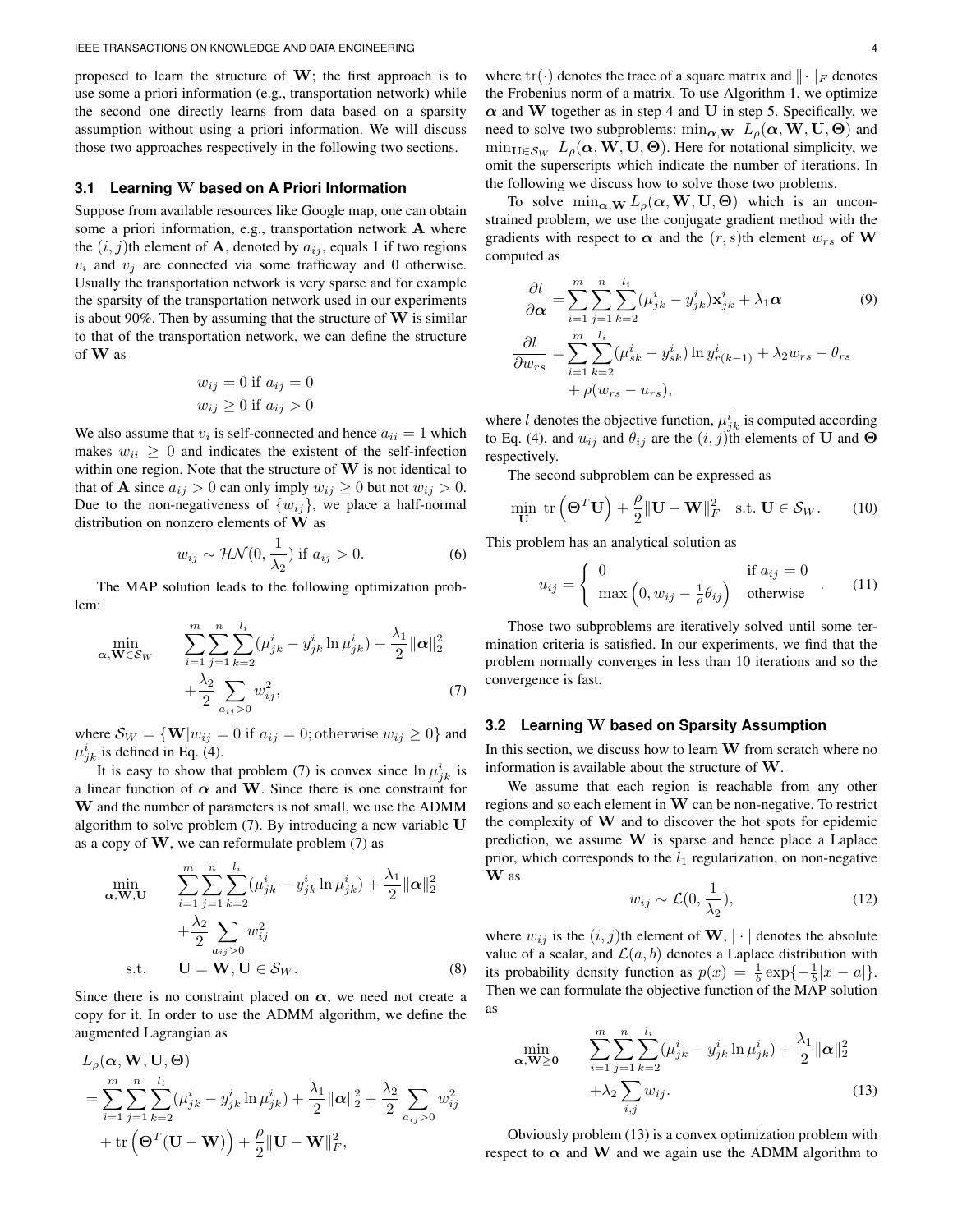solve it. Similar to the previous section, we reformulate problem (13) as

$$
\min_{\mathbf{\alpha}, \mathbf{W}} \sum_{i=1}^{m} \sum_{j=1}^{n} \sum_{k=2}^{l_i} (\mu_{jk}^i - y_{jk}^i \ln \mu_{jk}^i) + \frac{\lambda_1}{2} ||\mathbf{\alpha}||_2^2 + \lambda_2 \sum_{i,j} w_{ij}
$$
  
s.t.  $\mathbf{U} = \mathbf{W}, \mathbf{U} \ge \mathbf{0}.$  (14)

The augmented Lagrangian is defined as

$$
L_{\rho}(\boldsymbol{\alpha}, \mathbf{W}, \mathbf{U}, \boldsymbol{\Theta})
$$
  
= 
$$
\sum_{i=1}^{m} \sum_{j=1}^{n} \sum_{k=2}^{l_i} (\mu_{jk}^i - y_{jk}^i \ln \mu_{jk}^i) + \frac{\lambda_1}{2} ||\boldsymbol{\alpha}||_2^2 + \lambda_2 \sum_{i,j} w_{ij}
$$
  
+ 
$$
\text{tr}(\boldsymbol{\Theta}^T(\mathbf{U} - \mathbf{W})) + \frac{\rho}{2} ||\mathbf{U} - \mathbf{W}||_F^2.
$$

The first subproblem with respect to  $\alpha$  and W is similar to that of the problem in the previous section with the difference lying in the regularizor of W. The gradient method is used to solve it and the gradient with respect to  $\alpha$  is the same as Eq. (9). The gradient with respect to  $w_{rs}$  for  $r, s = 1, \ldots, n$  can be computed as

$$
\frac{\partial l}{\partial w_{rs}} = \sum_{i=1}^{m} \sum_{k=2}^{l_i} (\mu_{sk}^i - y_{sk}^i) \ln y_{r(k-1)}^i + \lambda_2 - \theta_{rs} + \rho(w_{rs} - u_{rs}).
$$

The objective function of the second subproblem which minimizes  $L_{\rho}(\alpha, \mathbf{W}, \mathbf{U}, \Theta)$  with respect to U can be simplified as

$$
\min_{\mathbf{U}} \quad \text{tr}\left(\mathbf{\Theta}^T \mathbf{U}\right) + \frac{\rho}{2} \|\mathbf{U} - \mathbf{W}\|_F^2
$$
\n
$$
\text{s.t.} \quad \mathbf{U} \ge \mathbf{0}, \tag{15}
$$

which has an analytical solution as

$$
u_{ij} = \max\left(0, w_{ij} - \frac{1}{\rho} \theta_{ij}\right). \tag{16}
$$

## **4 INCORPORATING EXTERNAL FACTOR**

In the previous section, we study how to combine the intraregional and inter-regional factors together. In this section, we further investigate the combination of all three factors together based on the preceding model.

Here the external factor mainly denotes the imported cases from the regions outside the  $n$  regions under investigation. The main challenge here is that we have little information about the external factor. It is well known that the epidemic curves of most epidemics, which record the infected cases in one region for successive time intervals in one year, are (approximately) unimodal distributions. By assuming that the importing rate is fixed or the variance on the importing rates over time is very small, the curve of the imported cases over time can also be viewed as an (approximately) unimodal distribution. We propose to use a parametric function of the time information to reflect this property. One choice for the parametric function is a quadratic function since a quadratic function with a negative leading coefficient is unimodal and it is very simple and intuitive. Specifically, the parameter in the Poisson likelihood  $\mu_{jk}^i$  is defined as

$$
\ln \mu_{jk}^i = \alpha^T \mathbf{x}_{jk}^i + \sum_{s \in c_{jk}^i} w_{sj} \ln y_{s(k-1)}^i + ((\beta^{(2)})^T \hat{\mathbf{z}}_j^i) k^2 + ((\beta^{(1)})^T \hat{\mathbf{z}}_j^i) k + (\beta^{(0)})^T \hat{\mathbf{z}}_j^i,
$$

or equivalently

$$
\ln \mu_{jk}^i = \boldsymbol{\alpha}^T \mathbf{x}_{jk}^i + \sum_{s \in c_{jk}^i} w_{sj} \ln y_{s(k-1)}^i + \boldsymbol{\beta}^T \mathbf{z}_{jk}^i, \qquad (17)
$$

where  $\hat{z}_j^i$  record some features (e.g., the elevation, the income level, and the population), which belongs to the intra-regional factor, and is assumed to affect disease importing for the jth region in the *i*th year,  $\beta = ((\beta^{(2)})^T, (\beta^{(1)})^T, (\beta^{(0)})^T)^T$ , and  $\mathbf{z}_{jk}^i = (k^2(\hat{\boldsymbol{z}}_j^i)^T, k(\hat{\boldsymbol{z}}_j^i)^T, (\hat{\boldsymbol{z}}_j^i)^T)^T.$ 

In order to guarantee that the distribution of the external factor has one peak at one of the time intervals, it is better to add constraints that  $(\beta^{(2)})^T \hat{z}_j^i$  is negative for all i and j and  $(\beta^{(1)})^T \hat{z}^i_j$  is positive for all i and j as a quadratic function with a negative leading coefficient and a positive linear coefficient has only one peak at some positive scalar. However, by adding those constraints, the optimization procedure to solve the MAP solution will become very complicated. In the following, we do not consider the incorporation of those constraints but instead use those constraints as a criterion to test whether our assumption matches the real-world data used in the experiments.

In the following two sections, similar to the previous section we respectively discuss two approaches to combine three factors together according to the situations whether some a priori information on the network structure  $W$  is available or not.

#### **4.1 Learning** W **based on A Priori Information**

In this section, suppose we have a priori information, e.g., the transportation network  $A$ , on the structure of  $W$ , which corresponds to the situation in Section 3.1.

We also assign normal priors on  $\alpha$ ,  $w_{ij}$  and  $\beta$  as

$$
\alpha \sim \mathcal{N}(\mathbf{0}, \frac{1}{\lambda_1} \mathbf{I})
$$
  
\n
$$
w_{ij} \sim \mathcal{HN}(0, \frac{1}{\lambda_2}) \text{ if } a_{ij} > 0
$$
  
\n
$$
\beta \sim \mathcal{N}(0, \frac{1}{\lambda_3} \mathbf{I}).
$$

By computing the MAP solution, we get the following optimization problem as

$$
\min_{\mathbf{W}, \alpha, \beta} \sum_{i=1}^{m} \sum_{j=1}^{n} \sum_{k=2}^{l_i} (\mu_{jk}^i - y_{jk}^i \ln \mu_{jk}^i) + \frac{\lambda_1}{2} ||\alpha||_2^2 + \frac{\lambda_3}{2} ||\beta||_2^2
$$
  
+  $\frac{\lambda_2}{2} \sum_{a_{ij} > 0} w_{ij}^2$   
s.t.  $\mathbf{W} \in \mathcal{S}_W$ , (18)

where  $\mu_{jk}^{i}$  is defined in Eq. (17). It is easy to show that problem (18) is convex since  $\ln \mu_{jk}^i$  is a linear function of the model parameters, and hence we can adopt the ADMM algorithm to solve the problem. By introducing a new variable U, we can reformulate problem (18) as

$$
\min_{\mathbf{W}, \mathbf{U}, \alpha, \beta} \sum_{i=1}^{m} \sum_{j=1}^{n} \sum_{k=2}^{l_i} (\mu_{jk}^i - y_{jk}^i \ln \mu_{jk}^i) + \frac{\lambda_1}{2} ||\alpha||_2^2
$$
  
+  $\frac{\lambda_3}{2} ||\beta||_2^2 + \frac{\lambda_2}{2} \sum_{a_{ij} > 0} w_{ij}^2$   
s.t.  $\mathbf{U} = \mathbf{W}, \mathbf{U} \in \mathcal{S}_W$ . (19)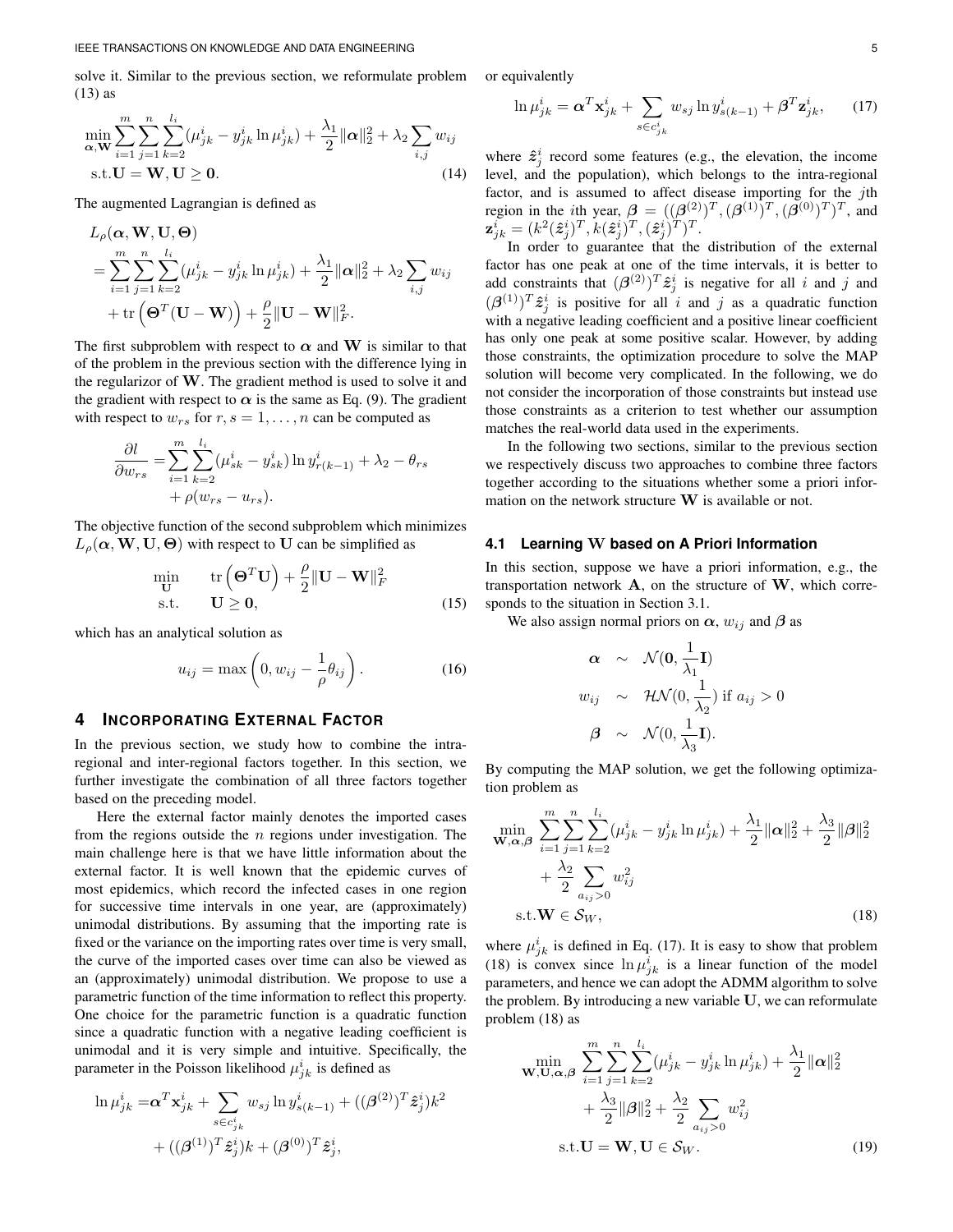The augmented Lagrangian is defined as

$$
L_{\rho}(\boldsymbol{\alpha}, \boldsymbol{\beta}, \mathbf{W}, \mathbf{U}, \boldsymbol{\Theta})
$$
  
= 
$$
\sum_{i=1}^{m} \sum_{j=1}^{n} \sum_{k=2}^{l_i} (\mu_{jk}^i - y_{jk}^i \ln \mu_{jk}^i) + \frac{\lambda_1}{2} ||\boldsymbol{\alpha}||_2^2 + \frac{\lambda_2}{2} \sum_{a_{ij} > 0} w_{ij}^2
$$
  
+ 
$$
\frac{\lambda_3}{2} ||\boldsymbol{\beta}||_2^2 + \text{tr}(\boldsymbol{\Theta}^T(\mathbf{U} - \mathbf{W})) + \frac{\rho}{2} ||\mathbf{U} - \mathbf{W}||_F^2.
$$

For the subproblem in step 4 of the ADMM algorithm, we need to minimize  $L_{\rho}(\alpha, \beta, \mathbf{W}, \mathbf{U}, \boldsymbol{\Theta})$  with respect to  $\alpha$ ,  $\beta$  and **W** by using some gradient method with the gradients computed as

$$
\frac{\partial l}{\partial \alpha} = \sum_{i=1}^{m} \sum_{j=1}^{n} \sum_{k=2}^{l_i} (\mu_{jk}^i - y_{jk}^i) \mathbf{x}_{jk}^i + \lambda_1 \alpha
$$

$$
\frac{\partial l}{\partial w_{rs}} = \sum_{i=1}^{m} \sum_{k=2}^{l_i} (\mu_{sk}^i - y_{sk}^i) \ln y_{r(k-1)}^i + \lambda_2 w_{rs} - \theta_{rs}
$$

$$
+ \rho(w_{rs} - u_{rs})
$$

$$
\frac{\partial l}{\partial \beta} = \sum_{i=1}^{m} \sum_{j=1}^{n} \sum_{k=2}^{l_i} (\mu_{jk}^i - y_{jk}^i) \mathbf{z}_{jk}^i + \lambda_3 \beta.
$$

The subproblem in step 5 solves the same problem as problem (10) with the solution as in Eq. (11).

### **4.2 Learning** W **based on Sparsity Assumption**

When there is no a priori information, we will learn  $W$  from data directly. Here we assume that W is sparse and place a Laplace prior on non-negative  $W$  as

$$
w_{ij} \sim \mathcal{L}(0, \frac{1}{\lambda_2}),\tag{20}
$$

where  $w_{ij}$  is the  $(i, j)$ th element of **W**. The objective function of the MAP solution is formulated as

$$
\min_{\mathbf{W}, \alpha, \beta} \qquad \sum_{i=1}^{m} \sum_{j=1}^{n} \sum_{k=2}^{l_i} (\mu_{jk}^i - y_{jk}^i \ln \mu_{jk}^i) + \frac{\lambda_1}{2} ||\alpha||_2^2
$$
\n
$$
+ \lambda_2 \sum_{i,j} w_{ij} + \frac{\lambda_3}{2} ||\beta||_2^2
$$
\n
$$
\text{s.t.} \qquad \mathbf{W} \geq \mathbf{0}. \tag{21}
$$

We still use the ADMM method to solve problem (21) with the difference lying in the regularization term on W compared to problem (18), leading to a different gradient with respect to  $W$  in the first subproblem of the ADMM algorithm as

$$
\frac{\partial l}{\partial w_{rs}} = \sum_{i=1}^{m} \sum_{k=2}^{l_i} (\mu_{sk}^i - y_{sk}^i) \ln y_{r(k-1)}^i + \lambda_2 - \theta_{rs} + \rho(w_{rs} - u_{rs}).
$$

The gradients with respect to  $\alpha$  and  $\beta$  remain identical to those of the problem in the previous section. The second subproblem is identical to problem (15) with the solution as in Eq. (16).

#### **5 EXPERIMENTS**

In this section, we conduct empirical experiments to test the performance of our proposed methods.

## **5.1 Data**

To our knowledge, there exists no public epidemic data. We use a malaria dataset provided by the National Institute of Parasitic Diseases in the Chinese Center for Disease Control and Prevention. This dataset was collected from the endemic areas in Yunnan province of China and containing 16-days-reported malaria cases from 62 counties in Yunnan province from years 2005 to 2011. So the length of each time interval is 16 (in days) and the number of years under investigation  $m$  is 7. Due to the time-consuming data collection process, the available data are usually incomplete. Table 1 depicts the number of the time intervals found in the dataset. We can see that the data corresponding to 13 times intervals are missing for year 2006. With each region is defined as one of the 62 counties in Yunnan province, the number of regions  $n$  for our experiments is equal to 62.

TABLE 1 The number of the time intervals with reported cases for different years in the malaria dataset.

| The Number of Time Intervals $l_i$ |
|------------------------------------|
| 23                                 |
| 10                                 |
| 23                                 |
| 23                                 |
| 23                                 |
| 23                                 |
| 23                                 |
|                                    |

We have manually collected the environmental information<sup>2</sup> corresponding to each county in Yunnan province during the period of years 2005-2011, including the population denoted by  $p_j$  of region  $v_j$ , the temperature denoted by  $t_{jk}^i$  during the kth time interval of the *i*th year at region  $v_j$ , the rainfall denoted by  $r_{jk}^i$  during the kth time interval of the *i*th year at  $v_j$ , and the elevation denoted by  $e_i$  of region  $v_i$ . Then we define the feature representation for the intra-regional factor  $x_{jk}^{i}$  as  $\mathbf{x}_{jk}^{i} = (\ln p_{j}, \ln t_{jk}^{i}, t_{jk}^{i}, \ln r_{jk}^{i}, r_{jk}^{i}, \ln e_{j})^{T}.$ 

The Yunnan province is close to the boundary between China and Myanmar. The medical condition for malaria treatment in Myanmar is not very good, resulting in many infected cases. Many business activities between China and Myanmar happening in Yunnan province leads to many imported cases where the subjects got infected in Myanmar before accessing the Yunnan province. In general, the imported case has been considered to be one of the most important factors for malaria diffusion in Yunnan province, making the investigation of the external factor crucial. We define  $\hat{\mathbf{z}}_j^i$ , the feature vector for the external factor, as  $\hat{\mathbf{z}}_j^i = (p_j, \ln p_j, e_j, \ln e_j, b_j)^T$  where  $b_j$  is a binary feature to indicate whether the corresponding region  $v_i$  has a direct connection to the boundary or not.

#### **5.2 Experimental Settings**

We abbreviate the classical Poisson regression model introduced in Section 2 to 'PR'. We name the model that combines the intra-regional and inter-regional factors with priori structural information of the diffusion matrix, which is depicted in Section

<sup>2.</sup> The MODIS data for temperature can be found at http: //iridl.ldeo.columbia.edu/expert/SOURCES/.USGS/.LandDAAC/.MODIS/ .1km/.8day/.version 005/.Aqua/.CN/.Day/ and the TRMM data for rainfall is from http://iridl.ldeo.columbia.edu/expert/SOURCES/.NASA/.GES-DAAC/ .TRMM L3/.TRMM 3B42/.v6/.daily/.precipitation/.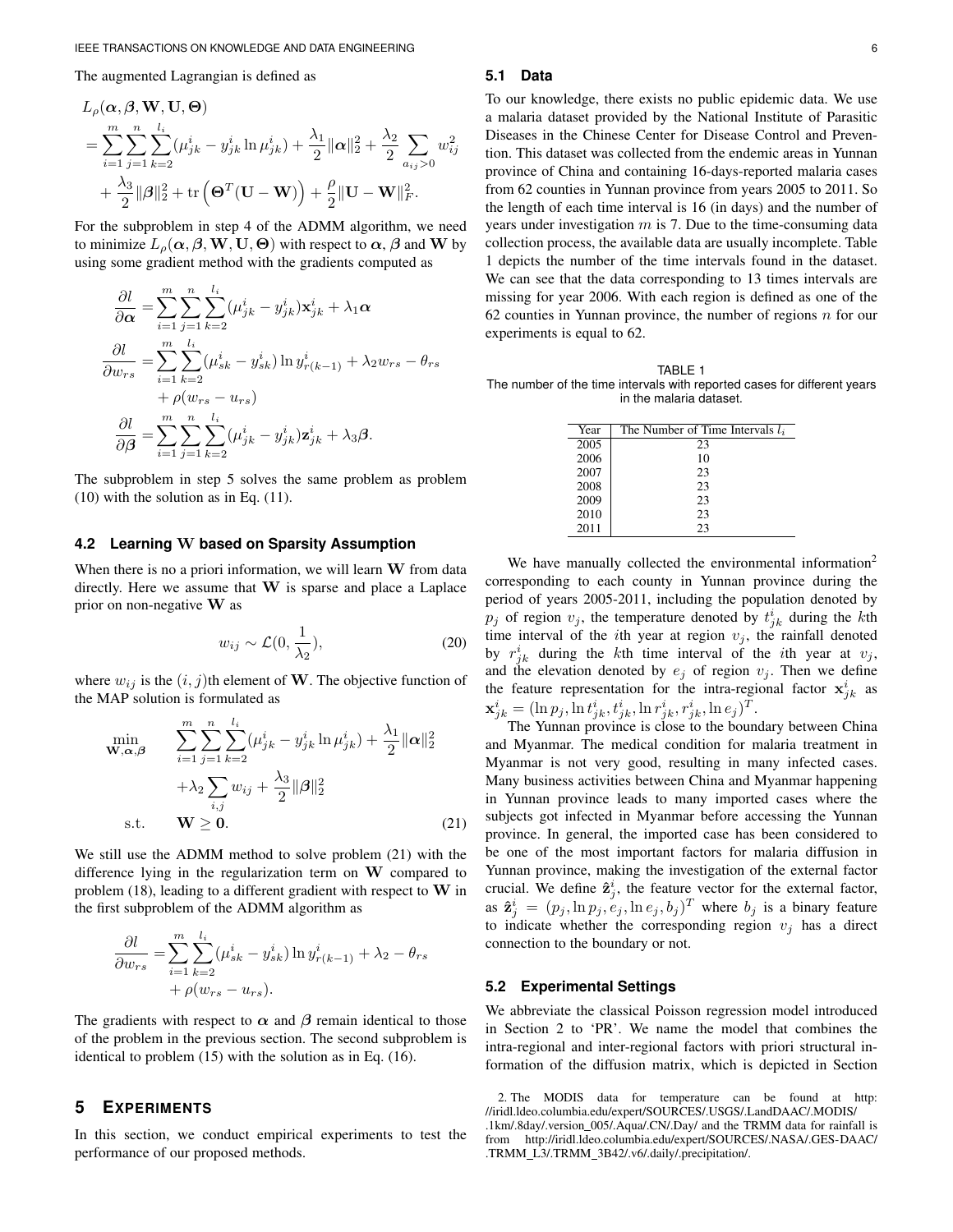3.1, as the PR-2-p model and that with the sparsity assumption in Section 3.2 as the PR-2-s model. Their counterparts with all three factors combined are called the PR-3-p and PR-3-s models respectively. Moreover, we also compare with the semi-supervised Gaussian process ordinary regression (SSGPOR) [19], which uses all the information including the transportation network to learn the kernel matrix.

In order to test the performance of all the proposed models, we adopt the notation denoted by  $(i, j)$  which indicates an experiment setting using the malaria cases from the first time interval of the first year (i.e., year 2005) to the  $(j - 1)$ th time interval of the *i*th year as the training data to predict the number of infected cases in the *j*th time interval of the *i*th year. In order to obtain the interregional factor, we need the training data to contain at least two preceding time intervals, which implies  $j - 1 \geq 2$  or equivalently  $j \geq 3$ . Moreover, in order to make sure that the training dataset contains sufficient data for accurate estimation, we further require that  $i \geq 4$ , i.e., there should be at least three years of data for training. As a result, there are four sets of experiments, including the settings  $(4, j)$ ,  $(5, j)$ ,  $(6, j)$ , and  $(7, j)$  with the range of j between 3 and 23.

We use the Bayesian regularization method in [11] for the setting of the regularization parameters (i.e.,  $\lambda_1$  and  $\lambda_2$ ) in all models. The core idea of [11] is to first place a Gamma prior on each of the regularization parameters and then integrate out the regularization parameters. By using the majorization-minimization (MM) algorithm [14], [15], [22], the objective function in each iteration is similar to the original problem with the regularization parameters inversely depending on the solution in the previous iteration. One advantage of the Bayesian regularization method over the traditional cross-validation-style methods is that we only need to optimize the problem once instead of solving it for multiple times which can grow exponentially in terms of the number of regularization parameters. Hence the Bayesian regularization method is efficient especially for models with multiple regularization parameters.

#### **5.3 Evaluation Measure**

Three performance measures are used in our experiments:

- Root mean square error (RMSE):  $RMSE(\mathbf{y}, \hat{\mathbf{y}})$  =  $\sqrt{\frac{1}{n}\sum_{i=1}^{n}(y_i - \hat{y}_i)^2}$ , where y denotes the ground truth on the number of infected cases for all  $n$  regions under investigation in a particular time interval,  $\hat{y}$  denotes the estimation of the number of the infected cases for all  $n$ regions in investigation in the same time interval,  $y_i$  and  $\hat{y}_i$ correspond to the *i*th elements of y and  $\hat{y}$ , representing the ground truth and estimation of the number of the infected cases in the ith region respectively.
- Mean absolute error (MAE):  $MAE(y, \hat{y})$  $\frac{1}{n}\sum_{i=1}^{n}|y_i - \hat{y}_i|$ , where  $|\cdot|$  denotes the absolute value of a scalar.
- Maximum absolute error (ME):  $\text{ME}(\mathbf{y}, \hat{\mathbf{y}}) = \max_i |y_i \hat{y}|$  $\hat{y}_i$  .

RMSE and MAE measure the prediction error on average but under different metric spaces (i.e., spaces with  $\ell_2$  and  $\ell_1$  distance). Different from those two measures, ME measures the prediction error for the worst case by reporting the maximum of the absolute error among all  $n$  regions. Those three measures evaluate different aspects of a learning model and we will use all the three measures to fully analyze each learning model.

#### **5.4 Experimental Results**

The results for the four experimental settings are depicted in Figures 1–8. For clear presentation, the comparison results for the PR, SSGPOR, PR-2-p and PR-3-p models with a priori information on the structure of the diffusion matrix assumed are shown in Figures 1–4 and those for the PR, PR-2-s, and PR-3-s models without a priori information in Figures 5–8. Since the SSGPOR model performs comparably with the PR model as shown in Figures 1–4, leading to the inferiority to the PR-2-s and PR-3-s models, we do not plot the results of the SSGPOR model in Figures 5–8 for clear illustration. From the results, we can see at the beginning of the year (i.e., intervals 3-5), our proposed models have comparable performance with the PR model based on some measure (e.g., the ME measure). One reason is that the epidemic has not outbroken due to unsuitable weather condition (e.g., low temperature) and the number of infected cases is very small, making the consideration of the inter-regional and external factors not very important. This phenomenon also exists near the end of each year (i.e., intervals 20-23), another inactive period for the epidemic. During the outbreak (i.e., intervals 6-19), we can see that the performance of the PR-2-p and PR-2-s models is better than that of the PR model under the four settings, which demonstrates that the incorporation of the inter-regional factor is useful for epidemic prediction. By adding the external factor, the PR-3-p and PR-3-s models give further enhancement in performance compared to their counterparts, i.e., the PR-2-p and PR-2-s models. For example, as shown in Figure 1(c), the ME of the PR model is 21 and the ME's for our PR-2-p and PR-3-p models are 16 and 12, with the error reduction ratio being 23.80% and 42.85% respectively. The significant error reduction can also be observed in Figures 2(c),  $5(c)$ ,  $6(c)$  and so on.

We also report the mean and the standard deviation of the six methods over each year in Tables 2–4. Since the number of infected cases changes a lot in different time intervals of a year, to make the measure in different time intervals comparable, we use the relative RMSE (rRMSE), relative MAE (rMAE), and relative ME (rME), which equal the ratio of the corresponding measure (RMSE, MAE, or ME) over the average of the true number of infected cases during a time interval, as the performance measures. Specifically, to measure the difference between the ground truth y on the number of infected cases for all  $n$  regions in a time interval and the corresponding estimation  $\hat{y}$ , the rRMSE, rMAE, and rME are defined as

$$
\begin{array}{rcl}\n\text{rRMSE}(\mathbf{y}, \hat{\mathbf{y}}) & = & \frac{\text{RMSE}(\mathbf{y}, \hat{\mathbf{y}})}{\text{avg}(\mathbf{y})} \\
\text{rMAE}(\mathbf{y}, \hat{\mathbf{y}}) & = & \frac{\text{MAE}(\mathbf{y}, \hat{\mathbf{y}})}{\text{avg}(\mathbf{y})} \\
\text{rME}(\mathbf{y}, \hat{\mathbf{y}}) & = & \frac{\text{ME}(\mathbf{y}, \hat{\mathbf{y}})}{\text{avg}(\mathbf{y})},\n\end{array}
$$

where  $\arg(y)$  gives the average of the elements in y. By conducting significance t-test with 95% confidence on those results, we find that the SSGPOR and PR methods are comparable, the PR-2-p and PR-2-s methods, which are comparable in performance, perform significantly better than the SSGPOR and PR methods, and the PR-3-p and PR-3-s methods are among the best methods.

To compare the two strategies to learn the diffusion matrix incorporated in the inter-regional factor, i.e., pre-setting the structure of W based on the given transportation network or learning W from scratch with the sparsity assumption, Table 5 records the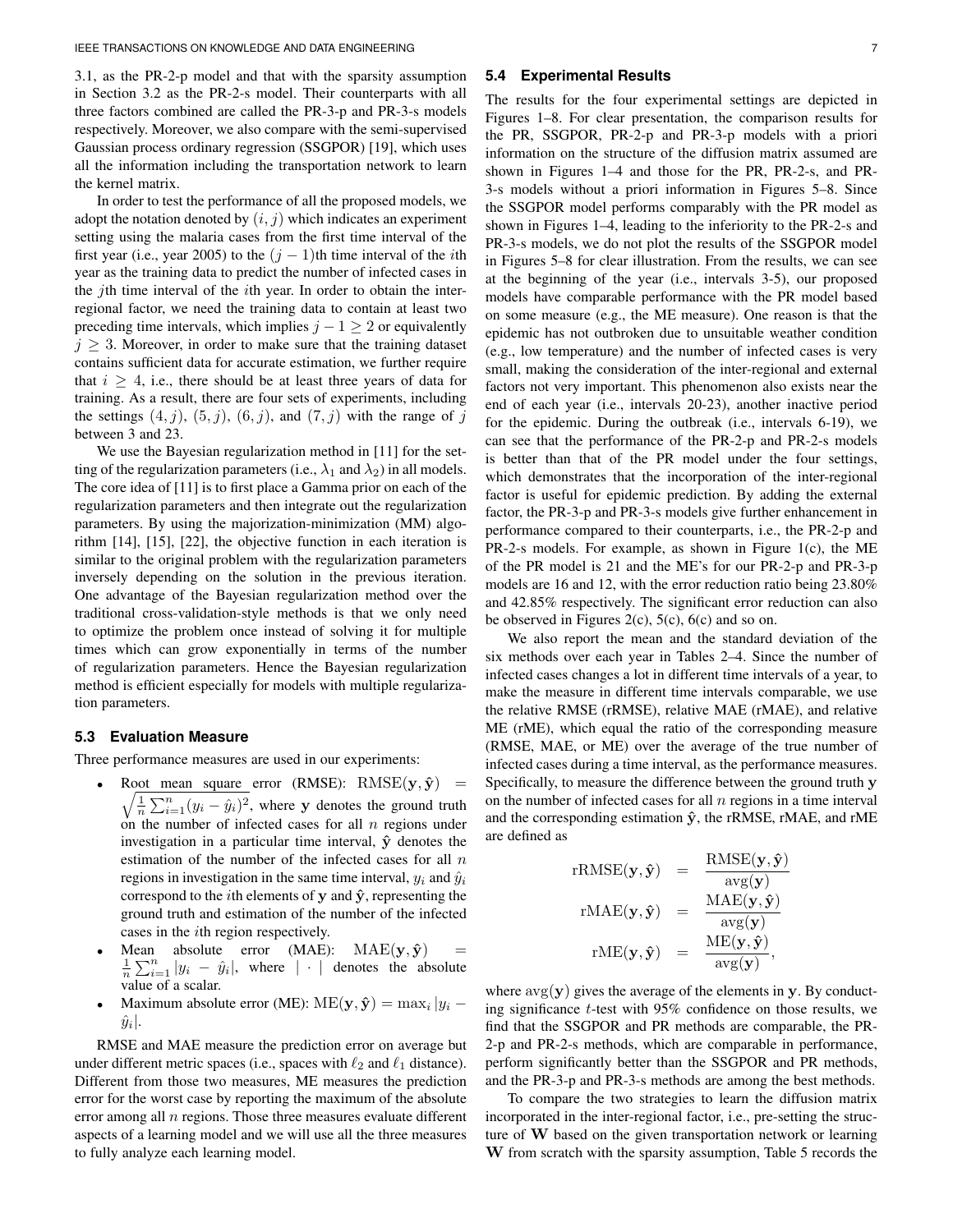

Fig. 1. Performance comparison (in terms of RMSE, MAE, and ME) between the SSGPOR, PR, PR-2-p, and PR-3-p models under settings  $(4, j)$ where  $3 \leq j \leq 23$ .



Fig. 2. Performance comparison (in terms of RMSE, MAE, and ME) between the SSGPOR, PR, PR-2-p, and PR-3-p models under settings  $(5, j)$ where  $3 \leq j \leq 23$ .



Fig. 3. Performance comparison (in terms of RMSE, MAE, and ME) between the SSGPOR, PR, PR-2-p, and PR-3-p models under settings  $(6, j)$ where  $3 \le j \le 23$ .



Fig. 4. Performance comparison (in terms of RMSE, MAE, and ME) between the SSGPOR, PR, PR-2-p, and PR-3-p models under settings  $(7, j)$ where  $3 \leq j \leq 23$ .

win/tie/loss results in terms of different measures by comparing the PR-2-p and PR-2-s models as well as the PR-3-p and PR-3-s models respectively. Based on the RMSE measure, we can see those two strategies perform comparably due to the comparable win and loss counts. In terms of the MAE measure, the second strategy, which learns the diffusion matrix from scratch based on the sparsity assumption, performs better than the first one. However, the situation is different for the ME measure in which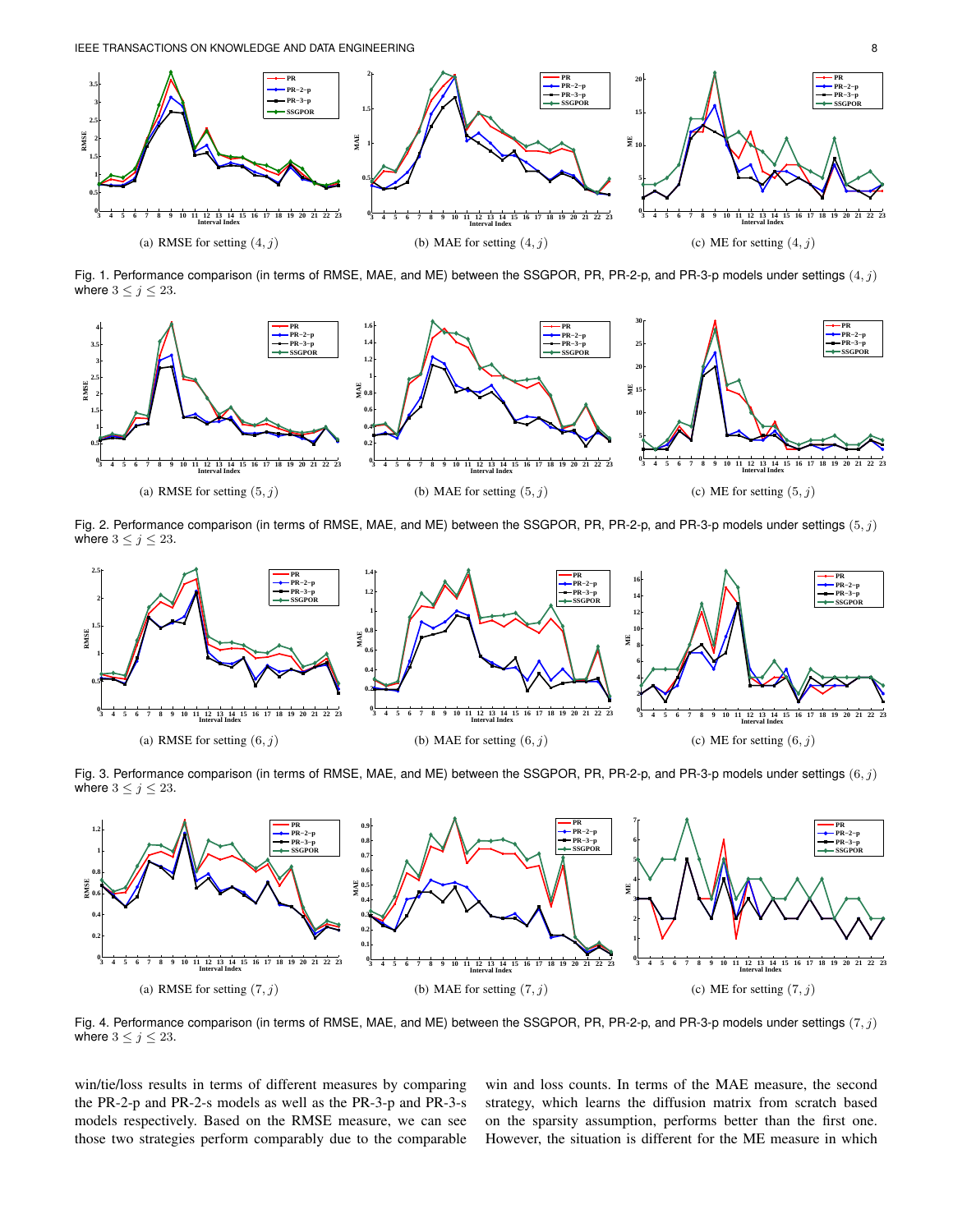

Fig. 5. Performance comparison (in terms of RMSE, MAE, and ME) between the PR, PR-2-s, and PR-3-s models under settings  $(4, j)$  where  $3 \leq j \leq 23$ .



Fig. 6. Performance comparison (in terms of RMSE, MAE, and ME) between the PR, PR-2-s, and PR-3-s models under settings  $(5, j)$  where  $3 \leq j \leq 23$ .



Fig. 7. Performance comparison (in terms of RMSE, MAE, and ME) between the PR, PR-2-s, and PR-3-s models under settings  $(6, j)$  where  $3 \leq j \leq 23$ .



Fig. 8. Performance comparison (in terms of RMSE, MAE, and ME) between the PR, PR-2-s, and PR-3-s models under settings  $(7, j)$  where  $3 \leq j \leq 23$ .

the first strategy has slightly better performance. In summary, according to the performance on the three measures, those two strategies perform comparably and each strategy has its own favor. That is, the first strategy favors the ME measure while the second one is better based on the MAE measure.

One reason that using a priori information (i.e., the transporta-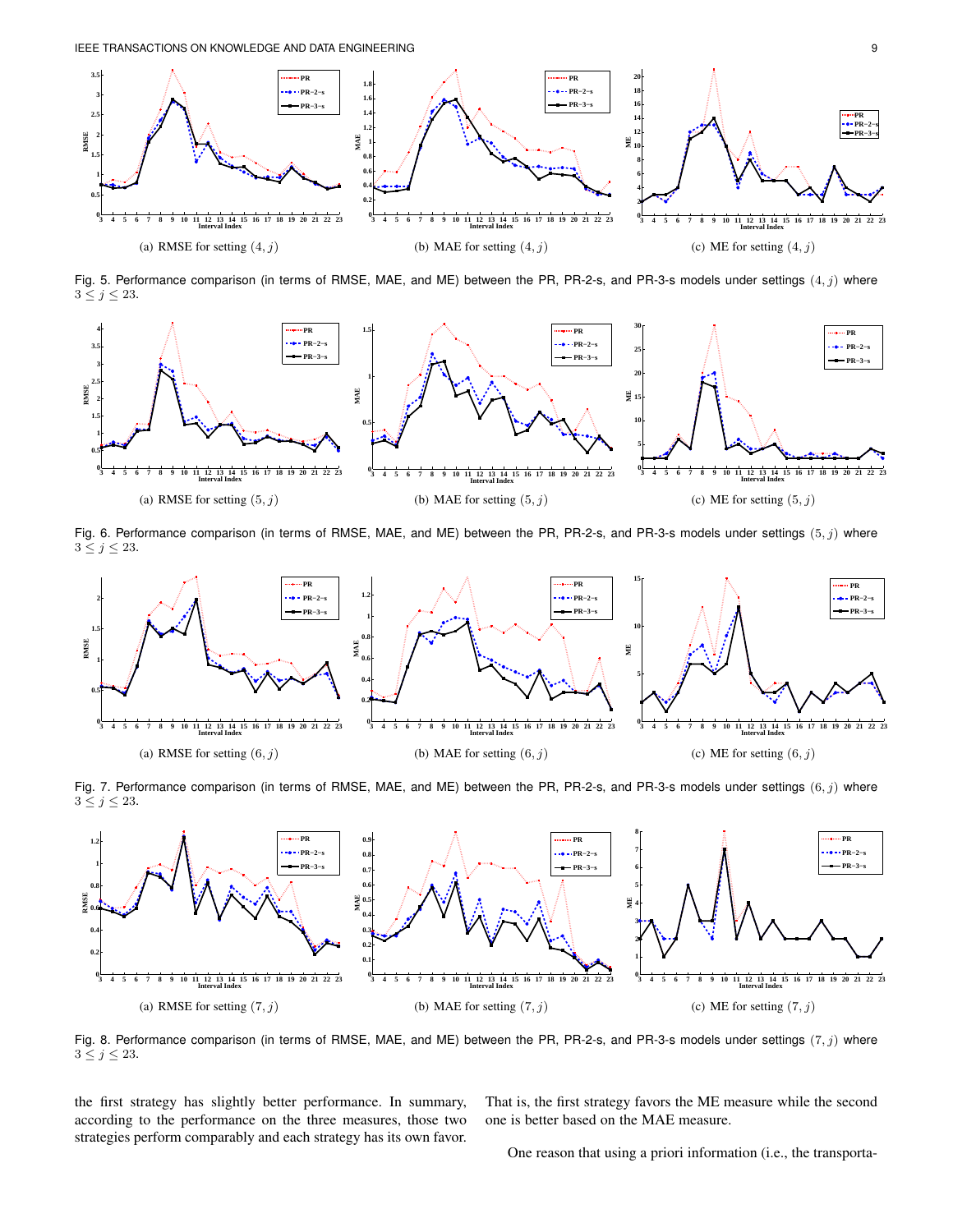TABLE<sub>2</sub>

Comparison of the rRMSE among the six methods for years 4 to 7. The first line for each method records the mean of the rRMSE over 21 time intervals in a year and the second one is for the standard deviation.

| Method        | 4th Year | 5th Year | 6th Year | 7th Year |
|---------------|----------|----------|----------|----------|
| <b>PR</b>     | 2.1332   | 2.3045   | 2.6821   | 3.6210   |
|               | 0.2883   | 0.2314   | 0.3199   | 0.3719   |
| $PR-2-p$      | 1.8899   | 1.8758   | 2.1863   | 2.9170   |
|               | 0.1825   | 0.2236   | 0.2215   | 0.2749   |
| $PR-2-s$      | 1.8625   | 1.8971   | 2.1962   | 3.0596   |
|               | 0.1576   | 0.2656   | 0.2730   | 0.2741   |
| $PR-3-p$      | 1.5245   | 1.5391   | 1.8867   | 2.8081   |
|               | 0.1851   | 0.1988   | 0.2717   | 0.1677   |
| $PR-3-s$      | 1.5319   | 1.4829   | 1.8057   | 2.8256   |
|               | 0.1831   | 0.1107   | 0.2203   | 0.1591   |
| <b>SSGPOR</b> | 2.2571   | 2.4279   | 2.9460   | 3.8621   |
|               | 0.3923   | 0.3726   | 1.0730   | 0.3813   |

TABLE 3 Comparison of the rMAE among the six methods for years 4 to 7. The first line for each method records the mean of the rMAE over 21 time intervals in a year and the second one is for the standard deviation.

| Method        | 4th Year | 5th Year | 6th Year | 7th Year |
|---------------|----------|----------|----------|----------|
| <b>PR</b>     | 1.4520   | 1.4322   | 1.7589   | 2.0029   |
|               | 0.3302   | 0.3502   | 0.3232   | 0.4021   |
| $PR-2-p$      | 1.0635   | 0.9497   | 1.0051   | 1.0902   |
|               | 0.2412   | 0.2043   | 0.1443   | 0.2279   |
| $PR-2-s$      | 1.0511   | 1.0367   | 1.0932   | 1.2505   |
|               | 0.2871   | 0.2087   | 0.1325   | 0.2698   |
| $PR-3-p$      | 0.8024   | 0.7998   | 0.7956   | 0.7057   |
|               | 0.1056   | 0.1627   | 0.1435   | 0.1789   |
| $PR-3-s$      | 0.7997   | 0.8202   | 0.8476   | 0.8509   |
|               | 0.1258   | 0.1401   | 0.1681   | 0.2014   |
| <b>SSGPOR</b> | 1.5419   | 1.5027   | 1.8813   | 2.1783   |
|               | 0.3776   | 0.4695   | 0.3329   | 0.4905   |
|               |          |          |          |          |

TABLE 4 Comparison of the rME among the six methods for years 4 to 7. The first line for each method records the mean of the rME over 21 time intervals in a year and the second one is for the standard deviation.

| Method        | 4th Year | 5th Year | 6th Year | 7th Year |
|---------------|----------|----------|----------|----------|
| <b>PR</b>     | 9.5447   | 9.1064   | 10.2107  | 14.4832  |
|               | 0.7236   | 0.8212   | 1.5181   | 1.5806   |
| $PR-2-p$      | 7.1757   | 7.4974   | 9.7589   | 11.4743  |
|               | 0.8959   | 0.8520   | 0.7792   | 1.6310   |
| $PR-2-s$      | 6.9698   | 7.3224   | 9.3292   | 11.7802  |
|               | 0.7690   | 0.7961   | 0.6377   | 1.2723   |
| $PR-3-p$      | 5.7640   | 5.5334   | 7.3502   | 9.2735   |
|               | 1.2970   | 0.8964   | 0.9382   | 1.7077   |
| $PR-3-s$      | 5.8707   | 4.6468   | 7.2367   | 9.4219   |
|               | 1.1477   | 0.8381   | 0.7297   | 1.3784   |
| <b>SSGPOR</b> | 12.5642  | 11.5655  | 12.0074  | 16.7220  |
|               | 2.2644   | 1.1325   | 2.9733   | 3.9954   |

tion network) cannot bring performance improvement is that the priori information may be inaccurate or incomplete. The transportation information provided by the Google map may not be upto-date and the transportation network, which is manually recorded by ourselves from the Google map, may contain some noise, e.g., missing a connection between two regions or wrongly adding a nonexistent connection. Another possible reason is that the transportation network only gives the direct connection between a few pairs of regions but the epidemic can propagate between two regions, which have no direct connection in the transportation network, via some intermediate regions through the traveling of disease-carriers, which may limit the expressive power of the proposed models. In our future studies, we will try other ways to design the structure of  $W$  based on the transportation network A.

Moreover, to see the functional shape of the external factor, we compute  $(\beta^{(2)})^T \hat{z}_j^i$  and  $(\beta^{(1)})^T \hat{z}_j^i$  for  $i \ge 4$  and  $3 \le j \le 23$ . We find that  $(\beta^{(2)})^T \hat{z}_j^i$ 's are all negative and  $(\beta^{(1)})^T \hat{z}_j^i$ 's all positive, which implies that the peak value takes place around some time interval. So without placing constraints on all  $\beta^{(2)}$ 's and  $\beta^{(1)}$ 's, we can learn the expected functional form, which verifies that the distribution of the external factor matches our assumption.

### **5.5 Comparison between Diffusion Matrices**

We are also interested in the comparison of the diffusion matrices learned by different models. We plot the adjacency matrix of the transportation network obtained from Google map and the diffusion matrices learned by our four models, which are trained on the whole dataset, in Figure 9. In all the subfigures, a cell with a brighter color implies that the corresponding weight is larger. The transportation network with 62 nodes has 394 edges (including self-loop), implying the 89.75%  $((62^2 - 394)/62^2 \times 100\%)$ sparsity. From Table 6, we can see the diffusion matrices learned by the PR-2-p and PR-3-p models have higher sparsity (i.e., 90.14% and 92.04% respectively) than that of the transportation network, which implies that some edges in the transportation network have zero weights in the learned diffusion matrices and hence the structures of the transportation network and the diffusion matrices are similar but not exactly identical. Table 6 records the proportion of the elements at different levels (i.e., equal to 0, smaller than  $10^{-5}$ ,  $10^{-4}$ ,  $10^{-3}$ ,  $10^{-2}$  and  $10^{-1}$ ) in the diffusion matrices learned by different models. It shows that the diffusion matrices learned from the PR-2-s and PR-3-s models have lower sparsity (i.e., 43.47% and 55.65%) corresponding to the proportion of the elements being exactly 0. Diffusion matrices with lower sparsity can have higher expressive power and this may be one reason why the PR-2-s and PR-3-s models are superior to the PR-2-p and PR-3-p models under some measure as shown in the previous section. Moreover, we find that most elements in the diffusion matrices learned by the PR-2-s and PR-3-s models are not very large and the proportion of elements taking large values is smaller than that in the diffusion matrices learned by the PR-2-p and PR-3-p models at some levels (e.g.,  $10^{-3}$ ,  $10^{-2}$  and  $10^{-1}$ ). This can be verified based on Figure 9 where the figures corresponding to the PR-2-p and PR-3-p models have more cells with bright colors than those of the PR-2-s and PR-3-s models. This indicates that the complexity of the learned diffusion matrices in terms of the  $l_1$  or the Frobenius norms by the PR-2-s and PR-3-s models is not very high even though their sparsity, which corresponding to the level 0 where the elements are exactly zero, is higher.

We compare the values of the corresponding elements in different diffusion matrices learned by the PR-2-p and PR-3-p models as well as the comparison between the PR-2-s and PR-3-s models respectively in Table 7. From Table 7, we can see that the models utilizing the external factor (i.e., the PR-3-p and PR-3-s models) are likely to have elements of smaller value in W than their counterparts (i.e., the PR-2-p and PR-2-s models)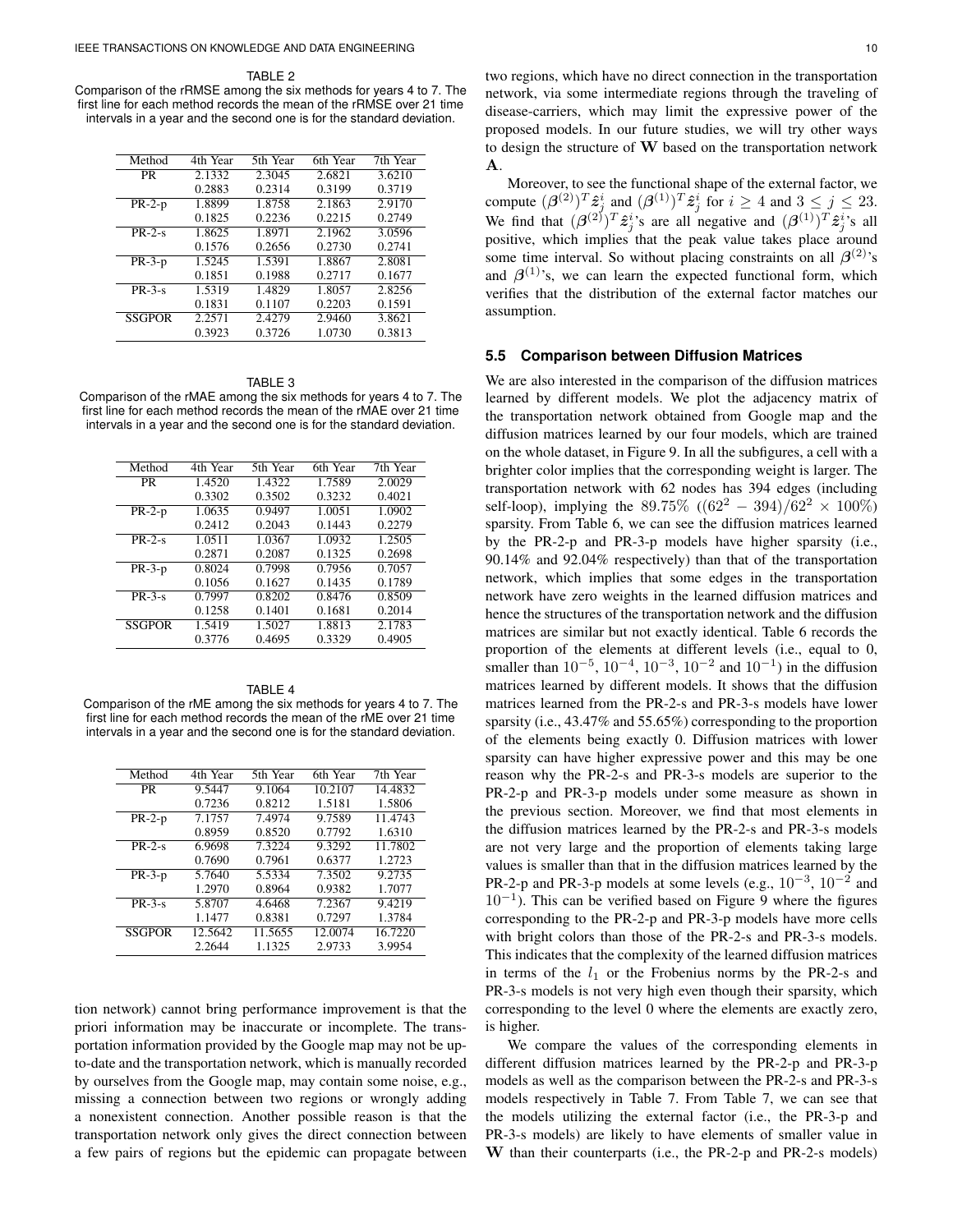#### TABLE 5

Performance comparison between different strategies to learn the diffusion matrix W. The three tables in the first row record the win/tie/loss results between the PR-2-p and the PR-2-s models in terms of the RMSE, MAE, and ME respectively. The three tables in the second row record the win/tie/loss results between the PR-3-p and the PR-3-s models in terms of the RMSE, MAE, and ME respectively.







Fig. 9. The given transportation network and the diffusion matrices learned by different models.

without utilizing the external factor. This observation verifies the effectiveness of the modeling of the external factor to some extent.

We also compare the structure of the diffusion matrices learned based on the sparsity assumption with that of the given transportation network. Specifically, we count the number of the corresponding elements in the diffusion matrix and the transportation network where both weight values are greater than different thresholds. The results are shown in Table 8. The number of mutual non-zero elements is not very small for the PR-2-s and PR-3-s models, which to some extent verifies the rationality of

the diffusion matrices learned by both two models. Moreover, the number of the mutual elements with large values is not very large, which may suggest that the structure of the given transportation network contains some redundancy.

# **5.6 Convergence**

We conduct experiments to demonstrate the ADMM method is a good choice for the proposed models.

The optimization methods we compared with are the ISTA method [4], a first-order gradient method, and the FISTA method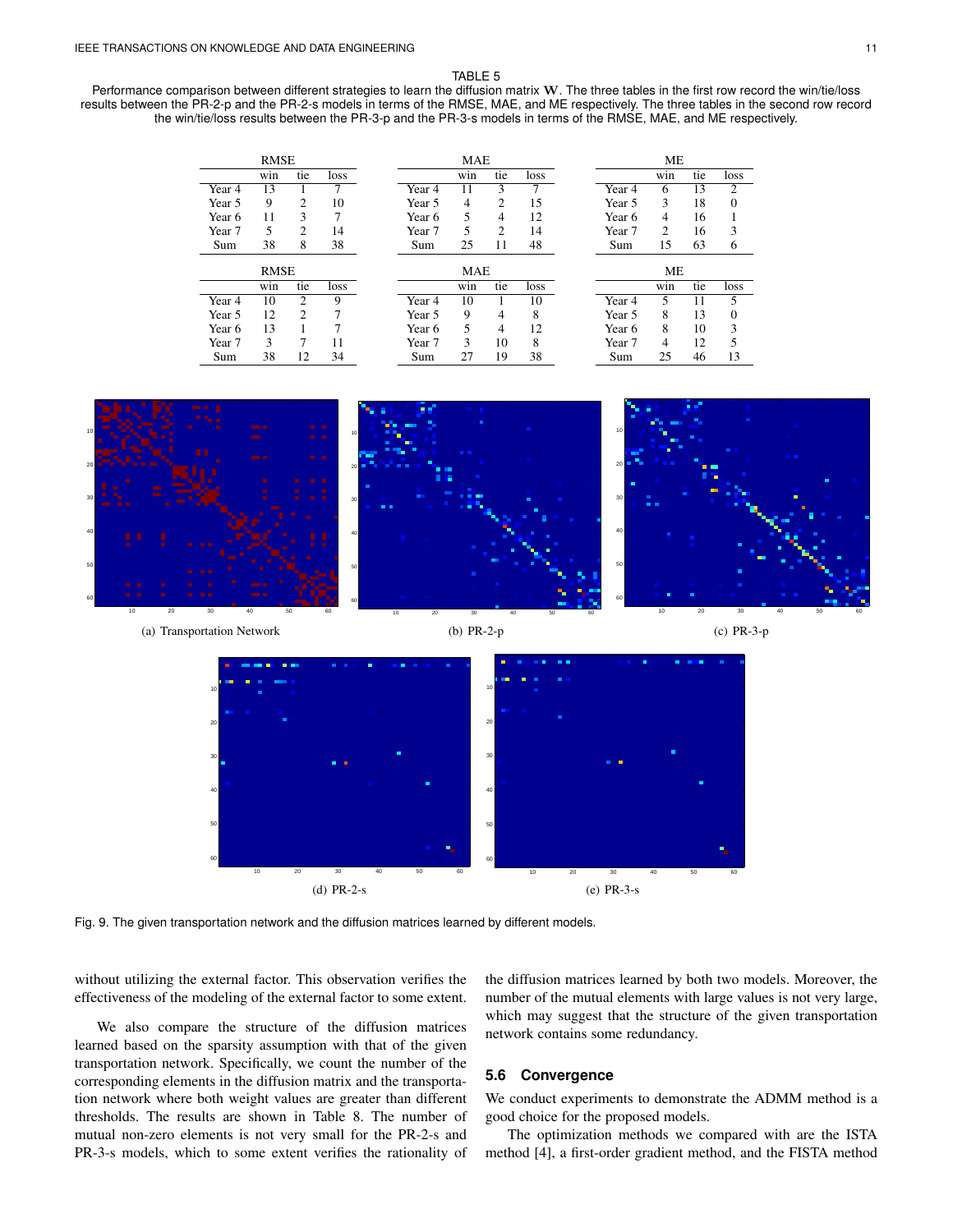TABLE 6 The proportion of the elements at different levels in the diffusion matrices learned by different models.

| Level       | $PR-2-p$ | $PR-2-s$ | $PR-3-p$ | $PR-3-s$ |
|-------------|----------|----------|----------|----------|
| $= 0$       | 90.14%   | 43.47%   | 92.04%   | 55.65%   |
| $< 10^{-5}$ | 92.20%   | 57.60%   | 93.03%   | 63.94%   |
| $< 10^{-4}$ | 92.20%   | 90.27%   | 93.08%   | 91.02%   |
| $< 10^{-3}$ | 92.25%   | 98.36%   | 93.11%   | 98.62%   |
| $< 10^{-2}$ | 92.79%   | 98.57%   | 93.24%   | 98.73%   |
| $< 10^{-1}$ | 95.42%   | 98.99%   | 94.59%   | 99.22%   |

#### TABLE 7

The proportion of the elements in diffusion matrices  $W$  of the PR-3-p and PR-3-s models which are larger than, or equal to, or smaller than the corresponding ones in the PR-2-p and PR-2-s models respectively.

|         | $PR-2-p$ vs. $PR-3-p$ | $PR-2-s$ vs. $PR-3-s$ |
|---------|-----------------------|-----------------------|
| Larger  | $4.21\%$              | 44.72%                |
| Equal   | 89.95%                | 27.03%                |
| Smaller | 5.93%                 | 28.25%                |

TABLE 8

The number of the mutual elements at different levels which exist in both the adjacency matrix of the transportation network and the diffusion matrices learned by the PR-2-s and PR-3-s models respectively.

| Level       | $PR-2-s$ | $PR-3-s$ |
|-------------|----------|----------|
| > 0         | 227      | 168      |
| $> 10^{-5}$ | 178      | 138      |
| $> 10^{-4}$ | 38       | 53       |
| $> 10^{-3}$ | 23       | 19       |
| $>10^{-2}$  | 21       | 18       |
| $> 10^{-1}$ | 16       | 12       |

[4] which is an accelerated gradient method. The algorithmic procedures for the ISTA and FISTA methods are described in Algorithms 2 and 3. The objective function that the ISTA and FISTA algorithms minimize takes a form as  $F(\Theta) = f(\Theta) + g(\Theta)$ where  $\Theta$  denotes a set of model parameters and  $f(\Theta)$  and  $g(\Theta)$ are convex in terms of Θ. Both methods assume that the gradient of  $f(\Theta)$  has Lipschitz continuity and  $g(\Theta)$  has a simple and decomposable structure. The main idea of the ISTA and FISTA methods is first to find a surrogate function  $Q_l(\Theta, \tilde{\Theta})$  as

$$
Q_l(\mathbf{\Theta}, \hat{\mathbf{\Theta}}) = g(\mathbf{\Theta}) + f(\hat{\mathbf{\Theta}}) + (\mathbf{\Theta} - \hat{\mathbf{\Theta}})^T \nabla_{\mathbf{\Theta}} f(\hat{\mathbf{\Theta}})
$$

$$
+ \frac{l}{2} \mathcal{D}(\mathbf{\Theta}, \hat{\mathbf{\Theta}})^2,
$$

where  $\mathcal{D}(\Theta, \hat{\Theta})^2$  denotes the sum of squared Euclidean distances between each corresponding part in  $\Theta$  and  $\Theta$ , and  $\nabla_{\Theta} f(\Theta)$ denotes the derivative of  $f(\Theta)$  with respect to  $\Theta$  at  $\Theta = \hat{\Theta}$ , for  $F(\Theta)$  based on the current solution  $\Theta$  and then to optimize  $Q_l(\Theta, \hat{\Theta})$  with respect to  $\Theta$  with the minimizor denoted by  $q_l(\Theta)$ . According to [4], we have

$$
F(\mathbf{\Theta}_k) - F(\mathbf{\Theta}^{\star}) \le \frac{\eta L(f) \|\mathbf{\Theta}_0 - \mathbf{\Theta}^{\star}\|^2}{2k},
$$

for the ISTA method, and

$$
F(\mathbf{\Theta}_k) - F(\mathbf{\Theta}^{\star}) \le \frac{2\eta L(f) \|\mathbf{\Theta}_0 - \mathbf{\Theta}^{\star}\|^2}{(k+1)^2},
$$

for the FISTA method. Here  $\Theta^*$  denotes the optimal solution and  $L(f)$  denotes a Lipschitz constant of the gradient of  $f(\cdot)$ . From the above results, we can see theoretically the order of the convergence rate for the ADMM algorithm is the same as that of the ISTA algorithm but inferior to that of the FISTA algorithm.

To apply the ISTA and FISTA methods to our models, for all the proposed models we define  $f(\mathbf{\Theta})$  as  $f(\mathbf{\Theta}) = \sum_{i,j,k} \mu_{jk}^i$ and use  $g(\Theta)$  to denote the rest parts in the objective function. Here  $g(\Theta)$ , a linear or quadratic function with respect to all model parameters, has a simple and decomposable structure, which satisfies the requirement for the function  $q(\Theta)$ . We find that the ISTA and FISTA methods are also suitable for solving the proposed objective functions with high-dimensional model parameters and constraints on the model parameters since in each step the subproblem has a close-form solution which requires only simple operations such as the addition and substraction.

| <b>Algorithm 2</b> The ISTA Algorithm                                                                                                                      |
|------------------------------------------------------------------------------------------------------------------------------------------------------------|
| 1: Initialize $l_0, \eta > 1$ , and $\Theta_0$ ;                                                                                                           |
| 2: $k := 1$ :                                                                                                                                              |
| 3: while not converged do                                                                                                                                  |
| 4: Find the smallest nonnegative integers $i_k$ such that                                                                                                  |
| $F(q_{\hat{l}}(\mathbf{\Theta}_{k-1})) \leq Q_{\hat{l}}(q_{\hat{l}}(\mathbf{\Theta}_{k-1}), \mathbf{\Theta}_{k-1})$ where $\hat{l} = \eta^{i_k} l_{k-1}$ ; |
| 5: Set $l_k = \eta^{i_k} l_{k-1}$ and compute $\Theta_k = q_{l_k}(\Theta_{k-1});$                                                                          |
| 6: $k := k + 1$ :                                                                                                                                          |
| $7:$ end while                                                                                                                                             |
|                                                                                                                                                            |
|                                                                                                                                                            |
| <b>Algorithm 3</b> The FISTA Algorithm                                                                                                                     |

1: Initialize  $l_0$ ,  $\eta > 1$ , and  $\Theta_0$ ;

2:  $\mathbf{\Lambda}_1 := \mathbf{\Theta}_0;$ 

3:  $k := 1$ ;

4:  $t_1 := 1$ ;

- 5: while not converged do
- 6: Find the smallest nonnegative integers  $i_k$  such that with  $\hat{l} = \eta^{i_k} l_{k-1}, F(q_{\hat{l}}(\mathbf{\Lambda}_k)) \leq Q_{\hat{l}}(q_{\hat{l}}(\mathbf{\Lambda}_k), \mathbf{\Lambda}_k);$
- 7:  $l_k := \eta^{i_k} l_{k-1};$
- 8:  $\mathbf{\Theta}_k := q_{l_k}(\mathbf{\Lambda}_k);$

9: 
$$
t_{k+1} := \frac{1 + \sqrt{1 + 4t_k^2}}{2}
$$

10: 
$$
\mathbf{\Lambda}_{k+1} := \mathbf{\Theta}_k + \left(\frac{t_k - 1}{t_{k+1}}\right) (\mathbf{\Theta}_k - \mathbf{\Theta}_{k-1})
$$

;

11:  $k := k + 1$ ;

12: end while

We use all of the data for training to test the performance of the ISTA, FISTA, and ADMM algorithms by solving the PR, PR-2-p, PR-2-s, PR-3-p, and PR-3-s models. The results are recorded in Figure 10. From the results, the FISTA algorithm converges faster than the ISTA algorithm which matches the theoretical analysis in [4]. Moreover, the ADMM algorithm has a much faster convergence than that of the ISTA and FISTA algorithms. This observation seems conflicting with the theoretical analysis. One reason for this is that the Lipschitz constant  $L(f)$  in our model is very large (i.e.,  $10^8$ ) due to the exponential function defined on the high-dimensional model parameters, making the convergence of the ISTA and FISTA not as fast as shown by the theoretical results.

#### **5.7 Analysis on Running Time**

In this section, we analyze the running time of the proposed models. We use the Matlab R2011b as the testing environment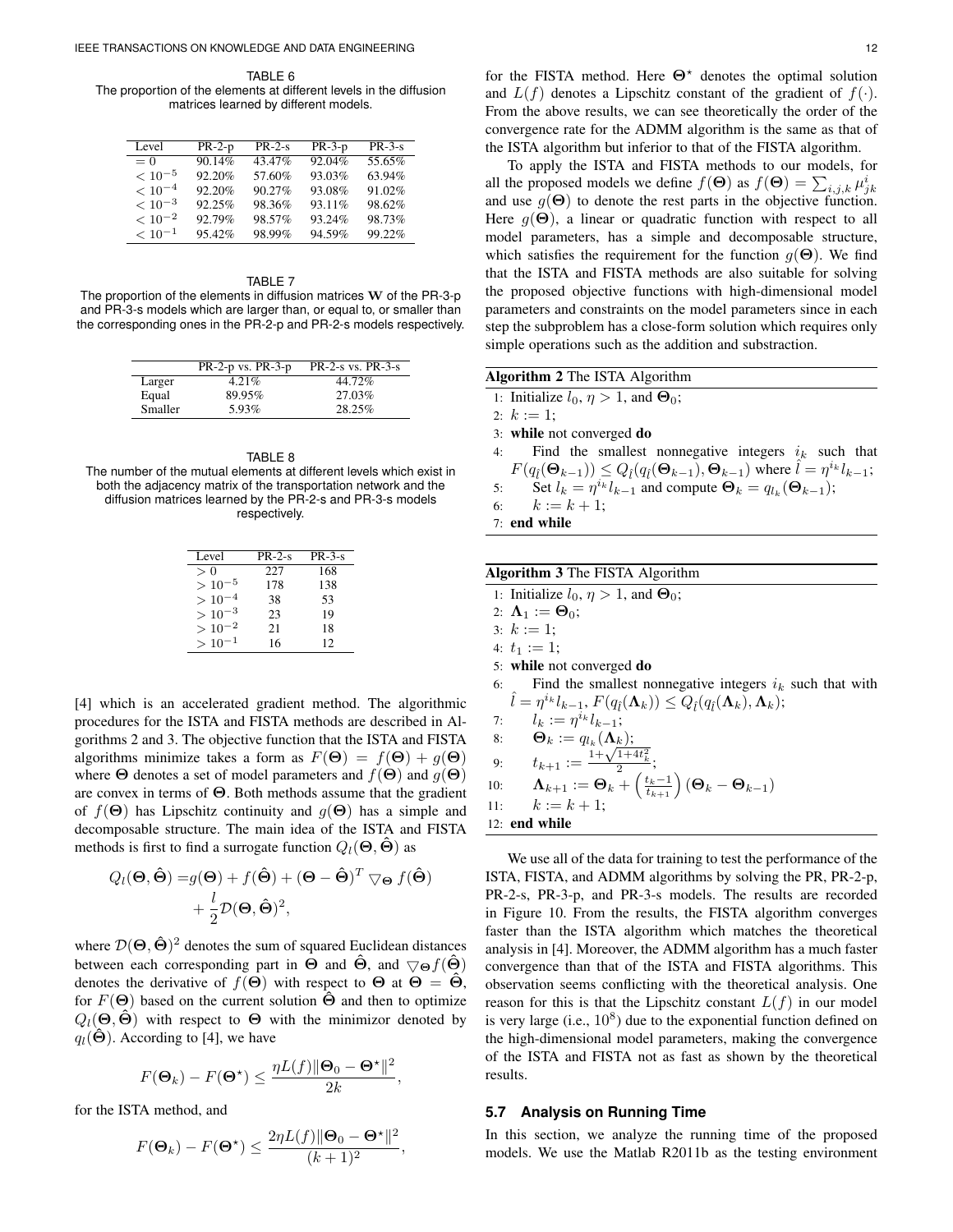

Fig. 10. Comparison on the convergence of the ISTA, FISTA and ADMM algorithms in terms of the objective function values for different models.

and run the different models on a ThinkPad notebook with Intel i7 CPU and 8GB RAM. By using all the data as the training data, the average running time over 100 repetitions for different models is shown in Table 9. From the results, we can see that by incorporating more factors, the running time becomes slightly longer, which matches our intuition since more model parameters are needed to learn. The running time of our proposed models is very short (less than 3 seconds for all the cases we tested), implying that the learning process is very efficient. Moreover, the SSGPOR model requires a much longer running time since it needs to do a costly matrix inverse in each iteration.

TABLE 9 The running time of different methods.

| Method        | Running Time (Second) |
|---------------|-----------------------|
| PR            | 0.3760                |
| <b>SSGPOR</b> | 20.5120               |
| $PR-2-p$      | 1.6230                |
| $PR-2-s$      | 1.4157                |
| $PR-3-p$      | 2.2334                |
| $PR-3-s$      | 2.2760                |

## **6 CONCLUSIONS**

In this paper, we investigate how to combine three types of factors, the intra-regional, inter-regional and external factors, for epidemic prediction in a unified framework based on Poisson regression. The intra-regional factor is modeled by a linear function of regionspecific features, the inter-regional one is modeled by a diffusion matrix learned from the data, and the effect of the external factor can be approximated by a parametric function (e.g., a quadratic function) of the time information.

Usually the epidemic diffusion pattern changes over years, making the model for epidemic prediction differ in different years. One extension of our work is to learn year-specific models for epidemic prediction. Moreover, the Poisson regression model has the overdispersion problem in which the expected prediction equals its variance. This problem seems more restrictive for some applications and we are interested in employing some extension of the Poisson regression model such as the negative-binomial regression model [13] for epidemic prediction based on the combination of those three factors.

### **ACKNOWLEDGMENTS**

This work is supported by Natural Science Foundation of China under Grant No. 61305071 and General Research Fund 211212 from the Research Grants Council of Hong Kong. The authors would like to thank Prof. Xiao-Nong Zhou of the National Institute of Parasitic Diseases (NIPD), Chinese Center for Disease Control and Prevention, for research collaborations.

## **REFERENCES**

- [1] R. Abellana, C. Ascaso, J. Aponte, F. Saute, D. Nhalungo, A. Nhacolo, and P. Alonso. Spatio-seasonal modeling of the incidence rate of malaria in mozambique. *Malaria Journal*, 7:228, 2008.
- [2] J. A. Achcar, E. Z. Martinez, A. D. Souza, V. M. Tachibana, and E. F. Flores. Use of poisson spatiotemporal regression models for the brazilian amazon forest: malaria count data. *Revista da Sociedade Brasileira de Medicina Tropical*, 44(6):749–754, 2011.
- [3] R. M. Anderson, R. M. May, and B. Anderson. *Infectious Diseases of Humans: Dynamics and Control*. Oxford University Press, New York,  $I.S.A.$  1992.
- [4] A. Beck and M. Teboulle. A fast iterative shrinkage-thresholding algorithm for linear inverse problems. *SIAM Journal on Imaging Sciences*, 2(1):183–202, 2009.
- [5] P. J. Birrell, G. Ketsetzis, N. J. Gay, B. S. Cooper, A. M. Presanis, R. J. Harris, A. Charlett, X. S. Zhang, P. J. White, R. G. Pebody, and D. D. Angelis. Bayesian modeling to unmask and predict influenza A/H1N1 PDM dynamics in London. *Proceedings of the National Academy of Sciences of the United States of America*, 108(45):18238–18243, 2011.